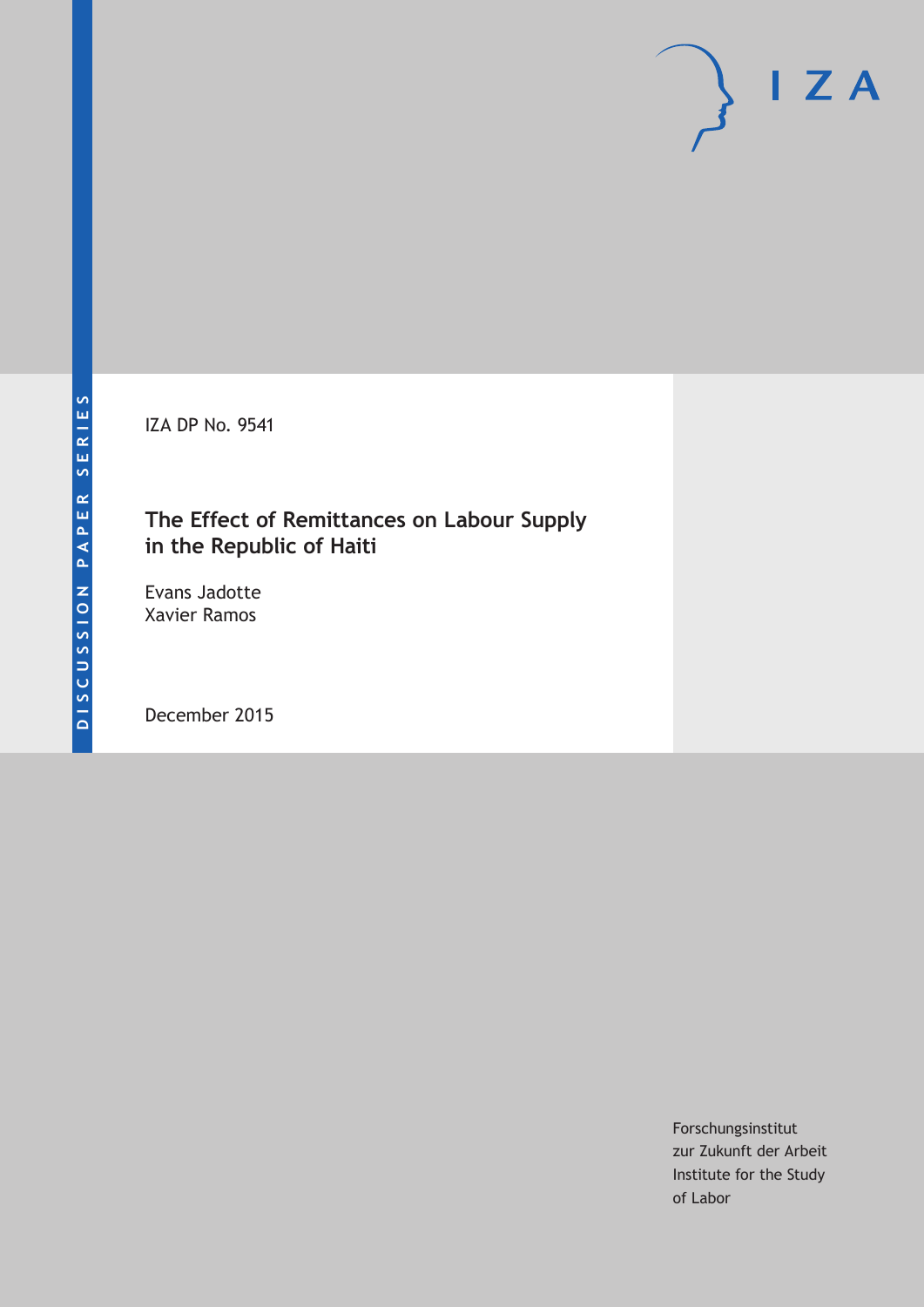# **The Effect of Remittances on Labour Supply in the Republic of Haiti**

### **Evans Jadotte**

*World Bank* 

### **Xavier Ramos**

*Universitat Autònoma de Barcelona and IZA* 

Discussion Paper No. 9541 December 2015

IZA

P.O. Box 7240 53072 Bonn **Germany** 

Phone: +49-228-3894-0 Fax: +49-228-3894-180 E-mail: iza@iza.org

Any opinions expressed here are those of the author(s) and not those of IZA. Research published in this series may include views on policy, but the institute itself takes no institutional policy positions. The IZA research network is committed to the IZA Guiding Principles of Research Integrity.

The Institute for the Study of Labor (IZA) in Bonn is a local and virtual international research center and a place of communication between science, politics and business. IZA is an independent nonprofit organization supported by Deutsche Post Foundation. The center is associated with the University of Bonn and offers a stimulating research environment through its international network, workshops and conferences, data service, project support, research visits and doctoral program. IZA engages in (i) original and internationally competitive research in all fields of labor economics, (ii) development of policy concepts, and (iii) dissemination of research results and concepts to the interested public.

IZA Discussion Papers often represent preliminary work and are circulated to encourage discussion. Citation of such a paper should account for its provisional character. A revised version may be available directly from the author.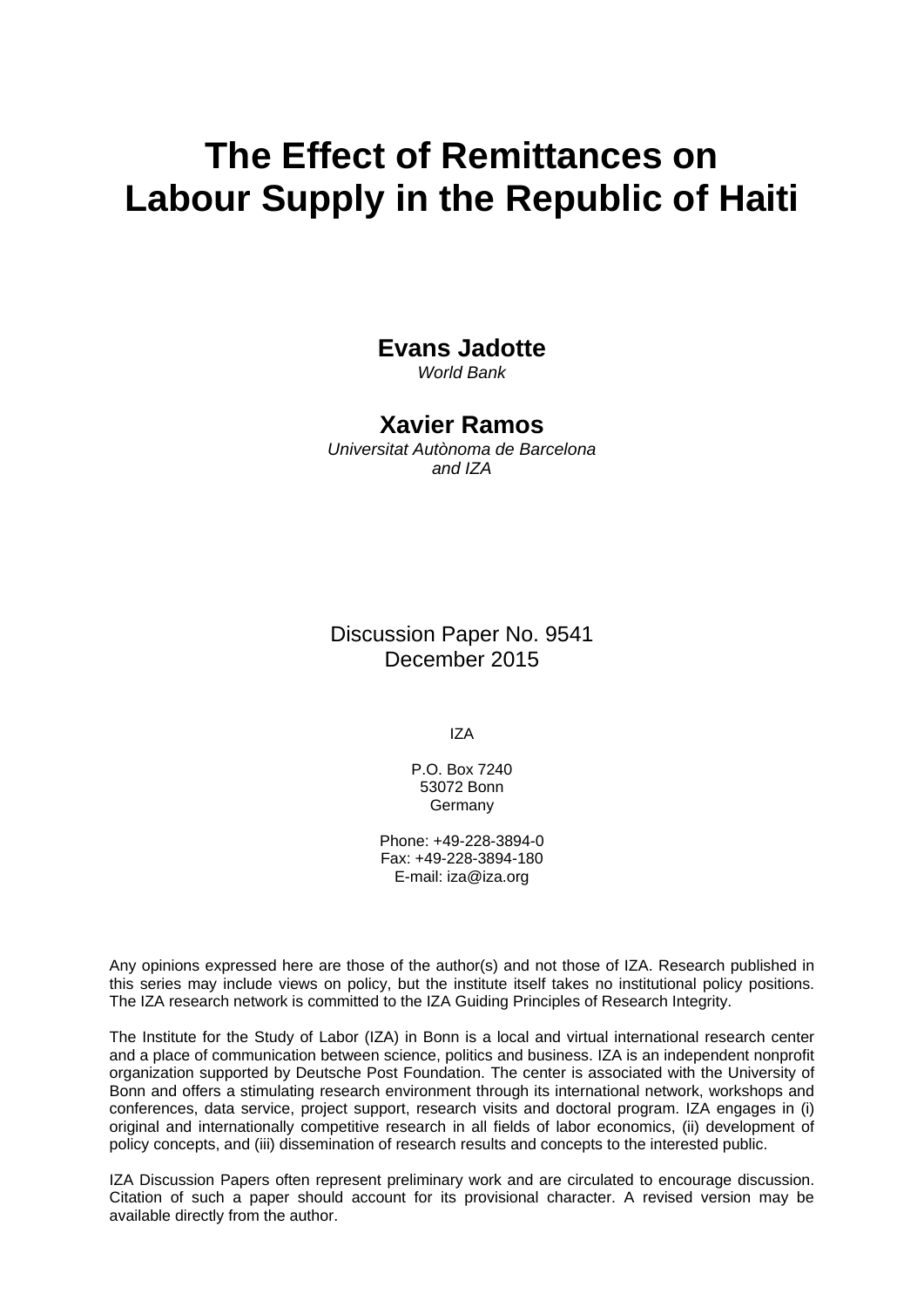IZA Discussion Paper No. 9541 December 2015

# **ABSTRACT**

# **The Effect of Remittances on Labour Supply in the Republic of Haiti\***

We examine the labour supply effect of remittances in the Republic of Haiti, the prime international remittances recipient country in the Latin American and Caribbean (LAC) region relative to its GDP. Unlike previous empirical literature we address three econometric issues that may bias the estimates. We account for endogeneity of the remittances with respect to labour supply, for the zero-inflated nature of our dependent variable, hours of work, and for the self-selection of the migrant sample. Our results are in line with previous literature, and point to a decline of labour supply in the presence of remittances. However, contrary to previous findings, the labour market response to remittances of female household heads is not as sensitive as male's.

JEL Classification: C39, F22, F24, J22

Keywords: international migration, remittances, labour supply, Republic of Haiti

Corresponding author:

 $\overline{\phantom{a}}$ 

Xavier Ramos Universitat Autònoma de Barcelona Depart Econ Aplicada Campus UAB Bellaterra 08193 **Spain** E-mail: xavi.ramos@uab.cat

<sup>\*</sup> Evans Jadotte would like to acknowledge funding support from the World Institute for Development Economics Research of the United Nations University (UNU-WIDER) on part of this research. Xavier Ramos acknowledges funding support from project ECO2013-46516-C4-1-R (Ministerio de Ciencia v Tecnología, Spain) and SGR2014-1279 (Generalitat de Catalunya). The data used in the paper and our Stata code is available from us upon request.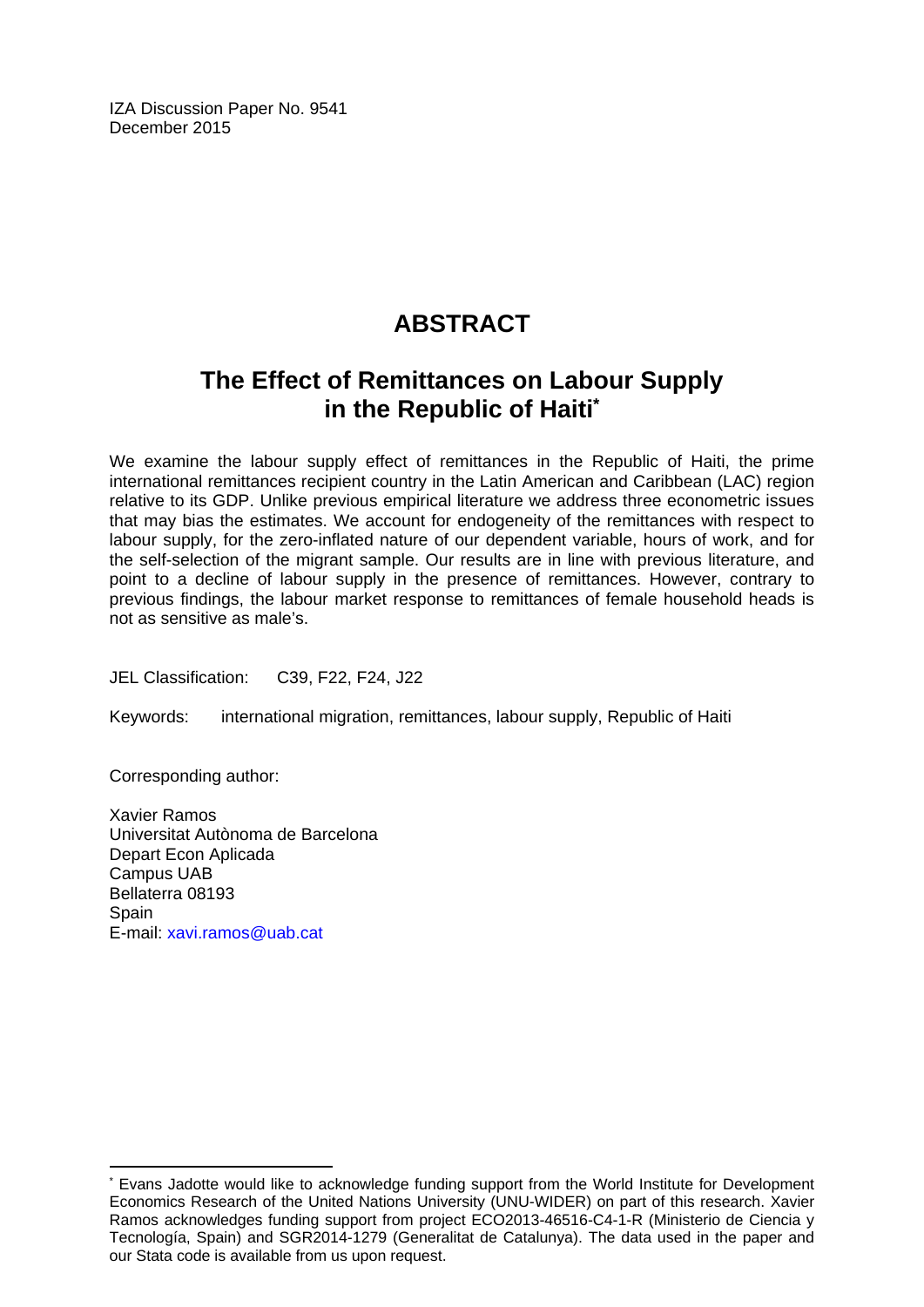#### **1. Introduction**

Remittances affect the labour market behaviour of recipients in different manners.<sup>[1](#page-3-0)</sup> Remittances are likely to increase the reservation wage, through an income effect, and thus reduce the supply of formal labour. Additionally, the labour scarcity that emigration creates could drive upward wages and thus the supply of labour.<sup>[2](#page-3-1)</sup> However, since migrants tend to be young, labour could fall if those left behind are in general in the dependent groups (i.e. under 18 and over 65 years old), at least in remittances recipient households. The overall impact on total labour will depend on which of these effects dominates. Recent empirical evidence for developing countries mostly finds a net negative effect of remittances on the labour supply of recipients —section 3 provides more details.

Using the Haiti Living Conditions Survey 2001 (ECVH-2001), we provide new evidence on the effect of remittances on the labour supply of recipients, for men and women separately, in the Republic of Haiti (hereafter, Haiti), the prime international remittances recipient country in the Latin American and Caribbean (LAC) region relative to its GDP. Our empirical strategy addresses two important econometric issues. First, since migrants are a self-selected sample, following Taylor, Rozelle, and de Brauw (2003), we estimate a first-stage model and use the predicted number of migrants per household as instrument in the remittances equation. Second, remittances are likely to be an endogenous regressor in the labour supply equation, as the labour supply of non-immigrants may affect the decision of emigrants to send remittances. We use an instrumental variable approach to address this issue. Finally, since our dependent variable, hours worked, is a zero-inflated variable, we use a Tobit model.

Our findings are in line with theoretical predictions and previous evidence, and show a decline in labour market participation and number of hours worked in the presence of remittances, i.e. dominance of the income effect over the substitution of this non-labour income. However, contrary to what previous empirical literature finds for other countries, the effect is larger among male household heads than among their female counterparts. The presence of a spouse in the household reduces to half the effect for male heads, suggesting that wives' labour supply does also respond to

<span id="page-3-0"></span> $<sup>1</sup>$  Of course this is only one of the many implications of remittances, for they typically improve the living standards of</sup> recipient households and allow some households to escape poverty, increase investment in education and health, or permit small entrepreneurs to engage in riskier and more profitable activities when credit markets are highly imperfect and restricted to a few.

<span id="page-3-1"></span> $2\text{ m}$  the context of the Haitian economy, where it is plausible to assume an elastic labour supply, the effect of emigration on wage increases may not be forthcoming.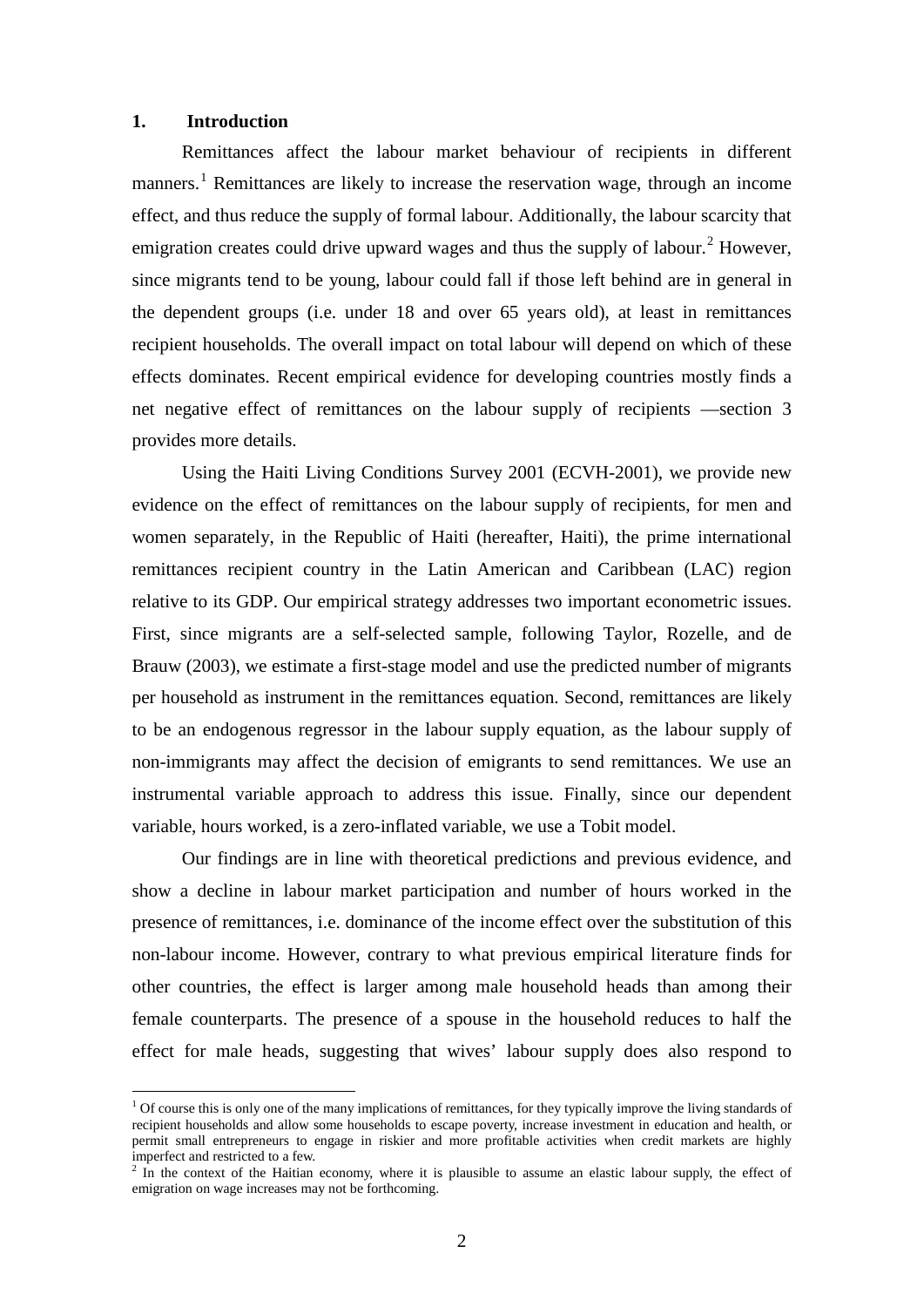remittances. The fall in labour supply is also halved for female heads living in rural areas.

This paper's contribution is twofold. From a substantive point of view, we provide evidence for first time of the labour supply effect of remittances in Haiti, by gender. From a methodological perspective, unlike previous studies, we address a more comprehensive set of issues, which may bias our estimates, than previous empirical studies. In particular, we address the following four econometric issues, which may bias our estimates: a zero-inflated dependent variable, reverse causality, omitted variable bias, and immigrants being a self-selected sample.

The remaining of the paper is structured as follows. In Section 2 we provide basic information on international migration in Haiti. Section 3 presents a survey of the empirical literature, while in Section 4 we describe the methodology used for the analysis and discuss the relevant econometric issues; the data are also described in this section. Section 5 lays out the results and discussion, and in Section 6 we present some concluding remarks.

#### **2. International migration in Haiti**

Emigration of workers has been a constant in the relatively short history of Haiti as a republic. The first wave of emigration, dating back to the early  $20<sup>th</sup>$  century, saw hundreds of thousands of Haitians, pushed by economic hardship, migrating to Cuba and the neighbouring Dominican Republic (DR) to work on cane plantations. The second wave of important Haitian emigration is to be found at the beginning of the Duvalier era in the early 1960s. In contrast to the first wave, the second important wave, starting in the early 1960s with the Duvalier era, was primarily motivated by political reasons. Most of those migrants came from the middle and upper-middle class and were in general very well-educated.<sup>[3](#page-4-0)</sup> Destination countries also changed from Cuba and the DR to Canada, the United States of America, France, and the newly independent African nations. Emigration of Haitians persists to date; it has become more widespread and the motive is chiefly economic. Destination countries have not changed much, except in the case of Cuba and the African countries. In order to capture the idiosyncrasies of different destination countries, we include country dummy variables in our migration and remittance regressions.

<span id="page-4-0"></span> $3$  See for instance Jadotte (1977) for an early research on Haitian immigrants in Quebec-Canada.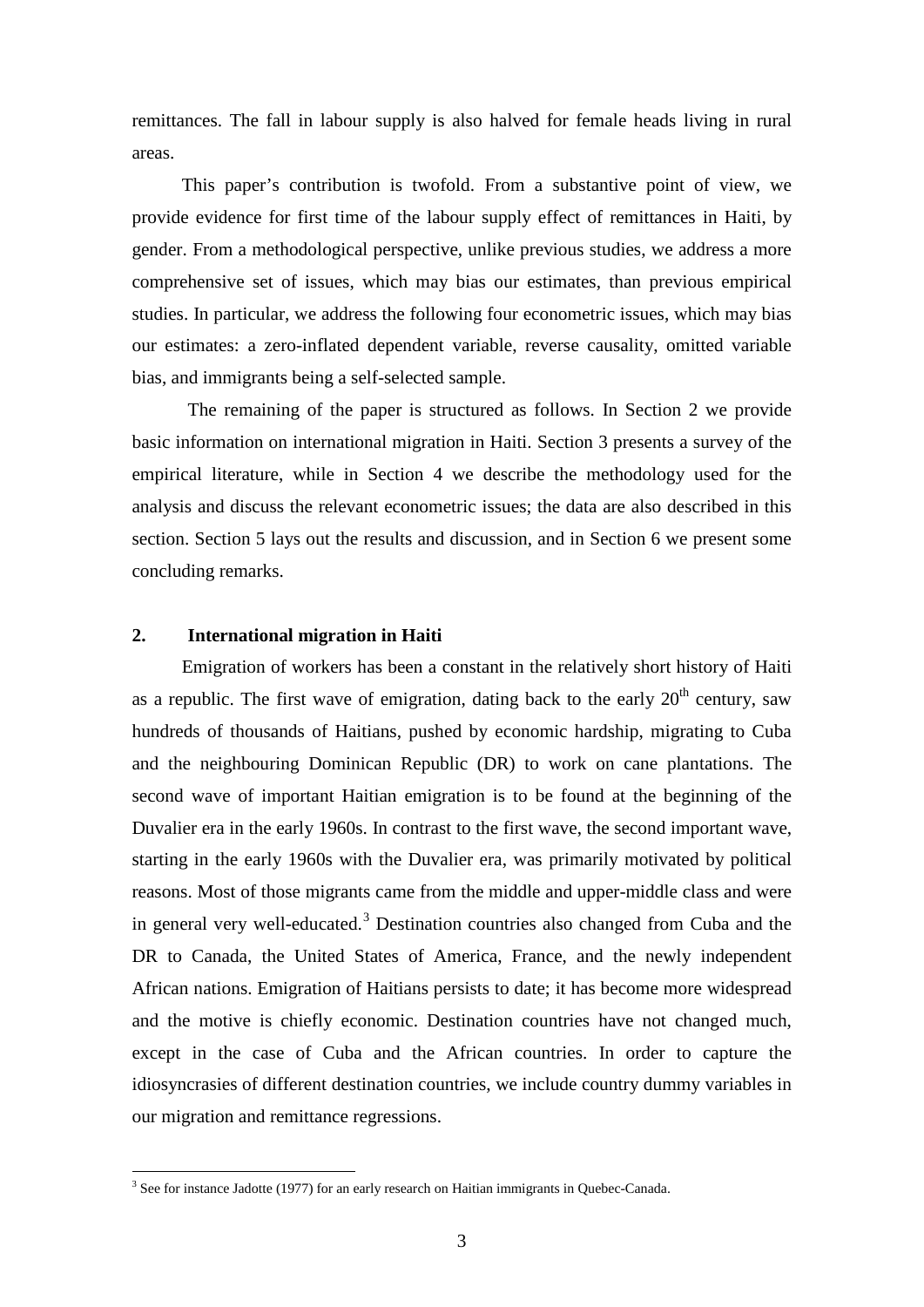The corollary of the migration outflows sketched above is that Haiti is the fourth (82%) tertiary education migrant sender in the world after Surinam (90%), Guyana (86%), and Jamaica (83%) (Docquier and Marfouk, 2006). By population size, $4$  the country would be the world first exporter of skilled migrants (Ratha and Shaw, 2007).<sup>[5](#page-5-1)</sup>

Remittances flows that follow from such large migration outflows are an important income source for the country. This non labour income flow has also infused the country's economy with much needed foreign-exchange reserves. Remittance flows to Haiti have been growing steadily, although its slope is less steep after 2008. This may be reflecting the beginning of the global economic meltdown, that started in the housing market in the USA, and which probably hampered the ability of Haitian migrant workers to send remittances. Since 2000, remittances outpace foreign direct investment (FDI) and the country's export of goods and services. Remittances were also above official development assistance (ODA) until 2009.[6](#page-5-2)

By origin, nearly 90 per cent of all remittances come from North America, with the majority of these flows stemming from the USA. The rest come from the Latin America and the Caribbean (LAC) region (6%) and Europe (4%).

Despite the large size of remittances flows, both in absolute and relative terms, research on their microeconomic impacts is scant and largely descriptive. Remittances have been found to have important distributive effects in Haiti. They allow some households to escape poverty (Lamaute-Brisson, 2003) and are a vehicle for social inclusion, as they allow participation in the market process through the higher demand capacity that remittances bestow upon the deprived recipient households (Orozco, 2006). Notwithstanding this, they do not necessarily reduce inequality, as remittances accrue more to the top deciles of the income distribution (Lamaute-Brisson, 2003; Jadotte, 2006).

As outlined in the Introduction, remittances are likely to have important effects on individual recipient's labour supply, and as the next section discusses, they have been found to have a negative impact on labour supply. There is however no evidence for Haiti, and this paper bridges this gap.

Size here makes reference to countries with population above 5 million.

<span id="page-5-1"></span><span id="page-5-0"></span> $<sup>5</sup>$  Although no official statistics exist, it is estimated that the brain drain situation has aggravated after the January</sup> 2010 seism in Haiti where about one third of civil servants perished and an additional one third of skilled Haitians has supposedly left in the aftermath of temblor.

<span id="page-5-2"></span> $6$  This pattern was reversed in 2010 as a result of the international community financial help to Haiti after the January 2010 earthquake, which is of course a transitory flow.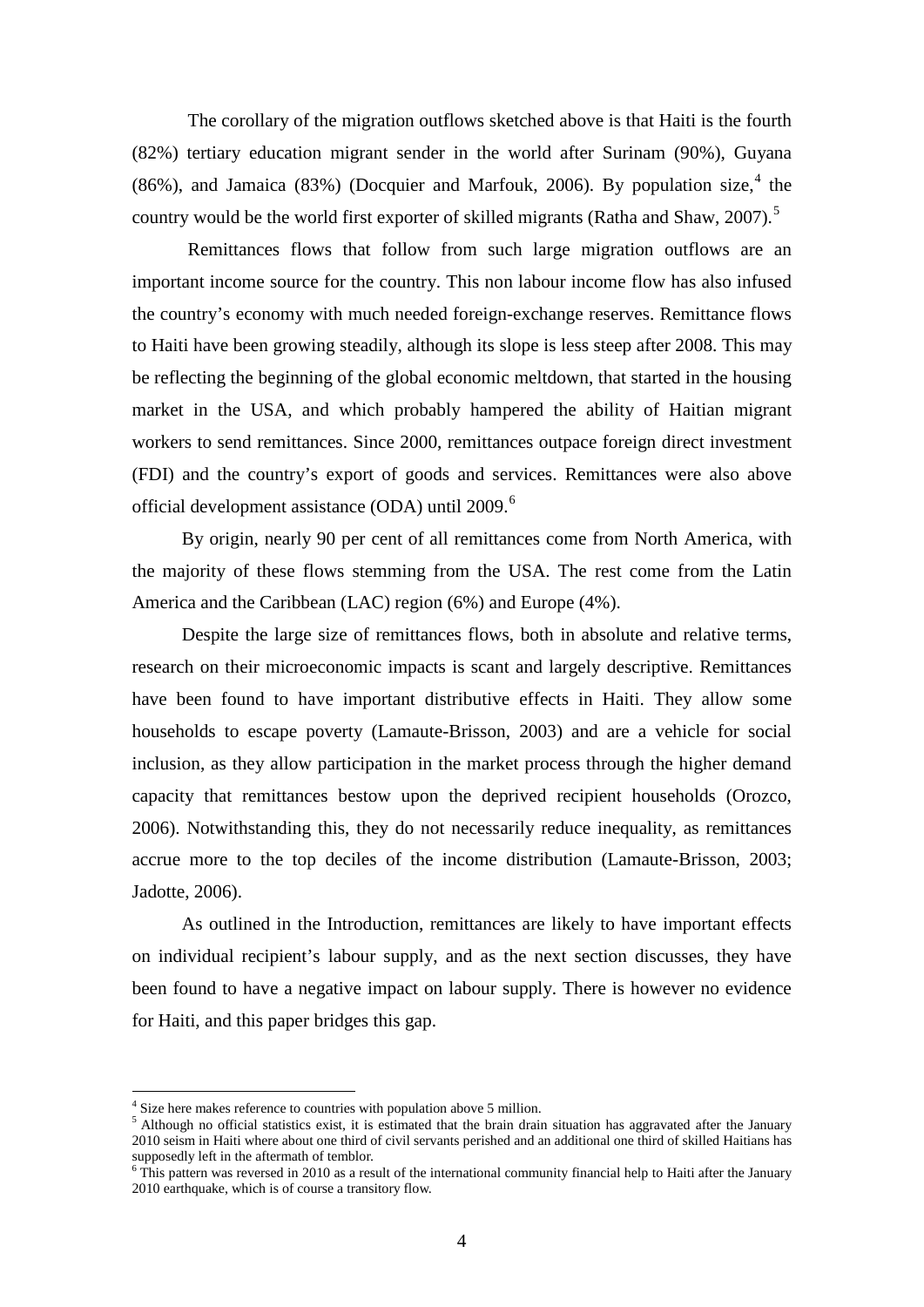#### **3. Brief review of previous empirical literature**

Following the pioneering works of Stark and Bloom (1985), and Stark and Levhari (1982), which gave rise to the so called "New Economics of Labour Migration" (NELM), a load full of researchers have attempted to unravel the economic implications of international migration in developing countries. One such implication refers to the labour supply response to remittances. Empirical evidence for developing countries of the region, typically find a negative effect of remittances on labour supply of women. The effect on men's labour supply is usually either smaller or negligible, with the exception of Acosta (2011) for El Salvador.

Acosta (2011) study for El Salvador is the closest to ours, as they also account for selection into migration and endogeneity of remittances. Unlike us, he only examines the extensive margin, and finds that labour participation remains unaffected for men while women's participation declines as remittances rise.

Amuedo-Dorantes and Pozo (2006a) study for Mexico is the only other empirical analysis that account for endogeneity of remittances, but does not address the selfselection of migrants. They find that remittances do affect the labour response of both women and men. For men, they find that a 16 per cent increase in monthly per capita remittance income is associated with a 15 per cent decline of the amount of monthly hours worked in the formal sector for both urban and rural areas. In order words, for each additional 100 Mexican pesos of remittance income, 32 hours less of work are employed in the formal sector. They also find that a similar expansion of remittance income causes a rise in informal sector employment of similar magnitude of the above decline in the formal sector. Their results, thus, clearly suggest a reallocation of labour induced by remittance income among men. For women, remittance accretion triggers a decline of hours worked for all types of employment. This suggests that for remittance income there is an income effect that dominates the substitution effect among Mexican women, who may be buying time away from certain types of work and possibly substituting home production for it. Hanson (2007) concludes that women from high migration Mexican states are less likely to work outside their home compared to men.

That same negative association of labour market participation and hours worked with remittances is unveiled by Rodriguez and Tiongson (2001) for the Philippines. Previous to our paper, this is the only instance in the empirical literature, where effects for men are found to be stronger than for women.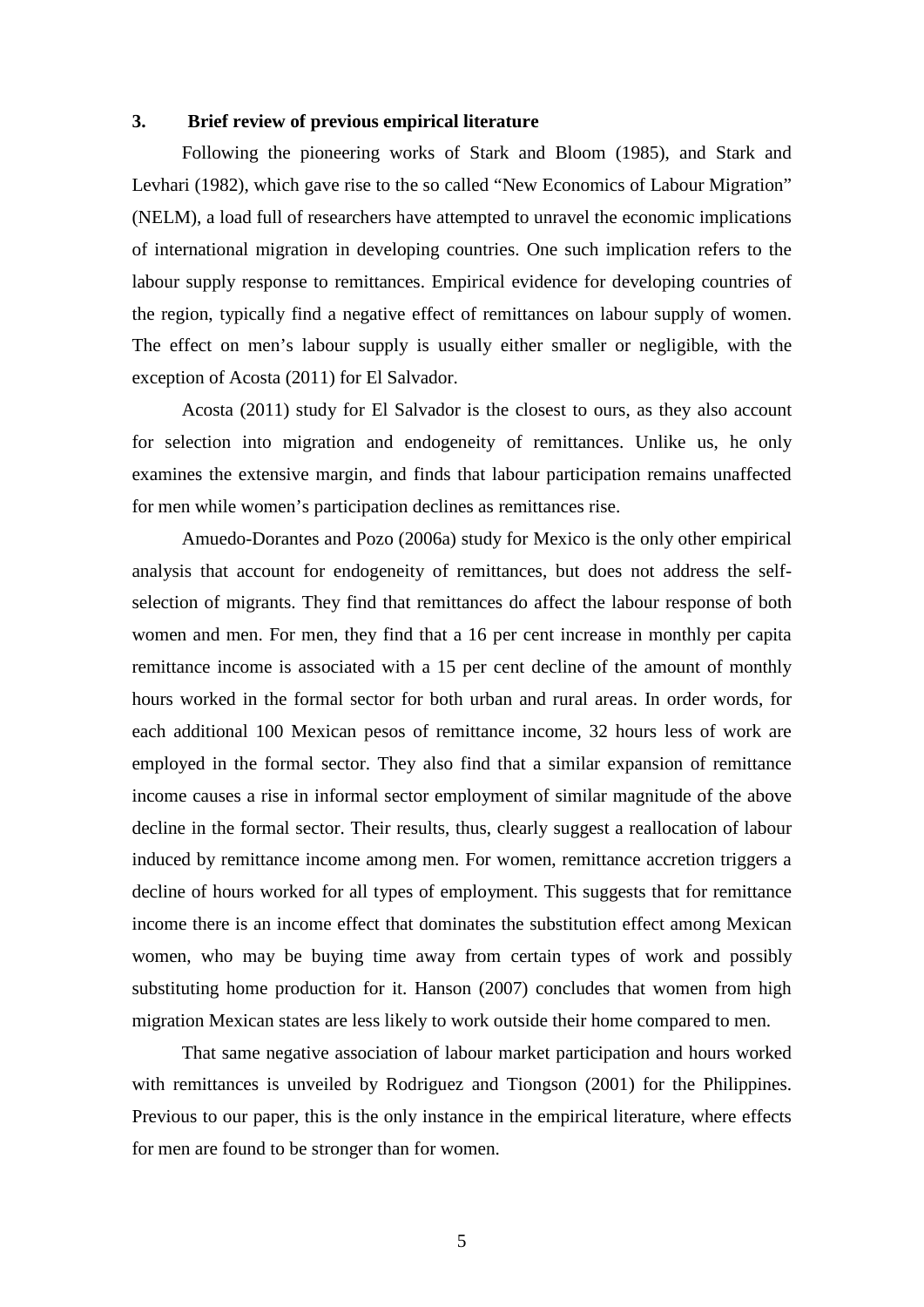Kim (2007) examines the labour supply effect of remittances in Jamaica for men and women together, and concludes that remittances have some impact on the extensive margin (labour participation) but little or none on the intensive margin (working hours of employees). Bussolo and Medvedev (2008), using a general equilibrium model for Jamaica, also find a negative effect.

A related empirical literature examines the relationship between remittances and self-employment. Funkhouser (1992) finds for Nicaragua that remittances heave entrepreneurial activities (self-employment) for men, and reduce women's labour supply. Woodruff and Zenteno's (2004) results for Mexico also suggest that remittances help relax wealth and capital constraints that inhibit the development of small enterprises in this country by increasing small scale self-employment. Amuedo-Dorantes and Pozo (2006b) conclude the contrary for the Dominican Republic. The authors find that remittances are associated with a reduction in the likelihood of entrepreneurial activities among recipient households.

Brown and Leeves (2007) try to unravel the impact of remittance inflows on the different income sources of recipient households in Fiji and Tonga. By extrapolation, their results may be interpreted in the same sense if we construe more income from a given source as more work (i.e. assuming no change in individuals' productivity level). The authors observe on average a decline of subsistence agriculture and wage income while farm income and own business income boost on account of remittances. This would be suggesting a reallocation of labour from the former two to the latter two kinds of activities, which may be implying a remittances-induced realignment of these two small islands' economic structure.

To our knowledge, no previous study has addressed the international migration and remittances issue in Haiti. The objective of this paper is to further our understating on that matter and to provide some breech to the lacunae in this research field for Haiti. The methodology used here builds on the ideas of Taylor, Rozelle, and de Brauw (2003), and Amuedo-Dorantes and Pozo (2006a). Contrary to the Poisson model used by Taylor, Rozelle, and de Brauw for the migration decision, we estimate a zero-inflated (logit) negative binomial model for reasons discussed below.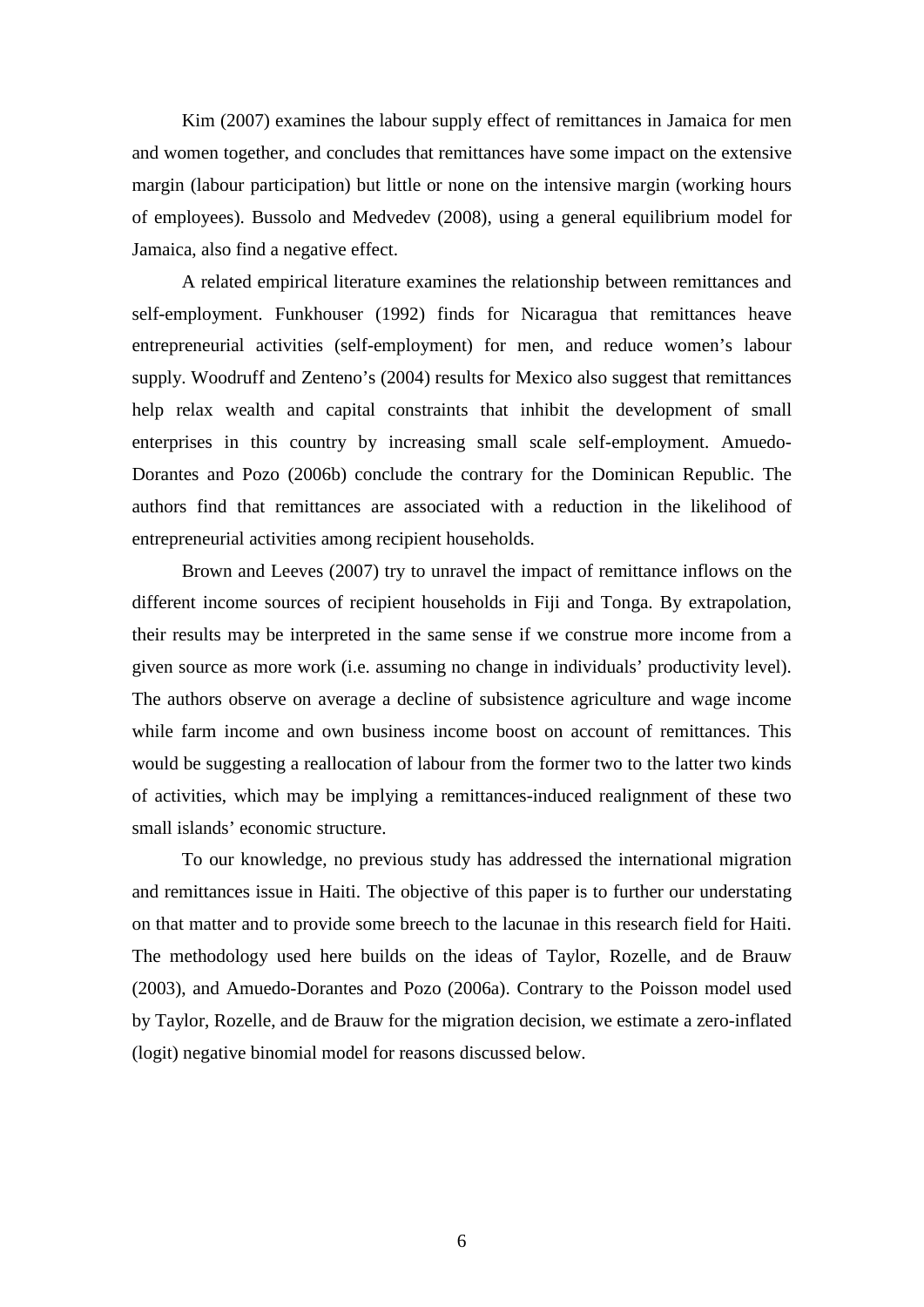#### **4. Methodology and econometric issues**

In order to estimate the impact of remittances on individual labour supply, two econometric issues have to be addressed: the self-selection of the migrant population and the potential endogeneity problem, which results from reverse causality, as the labour supply of recipients may influence the decision of emigrants to send remittances.

If there are systematic differences between migrant and non-migrant households, the possibility of self-selection in migration exists and therefore the sample of migrants and remittance senders are not random. In order to gain a first insight, Figure 1 shows kernel density estimates for migrant households (i.e. households with relatives abroad) and non migrant households, with the counterfactual of *ex ante* remittance per equivalent adult income; then the same assessment is done including remittance income. The results show migrant households to fare better than their non-migrant counterparts, and the difference between the two groups to widen after remittance income is accounted for. The robustness of this finding is ascertained with the Kolmogorov-Smirnov (K-S) tests displayed in Table 1.

| <b>Including Remittances</b> |                              |           |           |  |  |  |
|------------------------------|------------------------------|-----------|-----------|--|--|--|
| Smaller group                | D                            | P-value   | Corrected |  |  |  |
| Non migrant:                 | 0.0957                       | 0.000     |           |  |  |  |
| Migrant:                     | $-0.0007$                    | 0.999     |           |  |  |  |
| Combined K-S:                | 0.0957                       | 0.000     | 0.000     |  |  |  |
|                              | <b>Excluding Remittances</b> |           |           |  |  |  |
| Smaller group                | D                            | P-value   | Corrected |  |  |  |
| Non migrant:                 | 0.2041                       | 0.000     |           |  |  |  |
| Migrant:                     | $-0.0005$                    | 0.999     |           |  |  |  |
| Combined K-S:                | 0.2041                       | $0.000\,$ |           |  |  |  |

**Table 1. Kolmogorov-Smirnov (K-S) test of equality of distributions.**

*Source:* Author's own calculations based on the ECVH-2001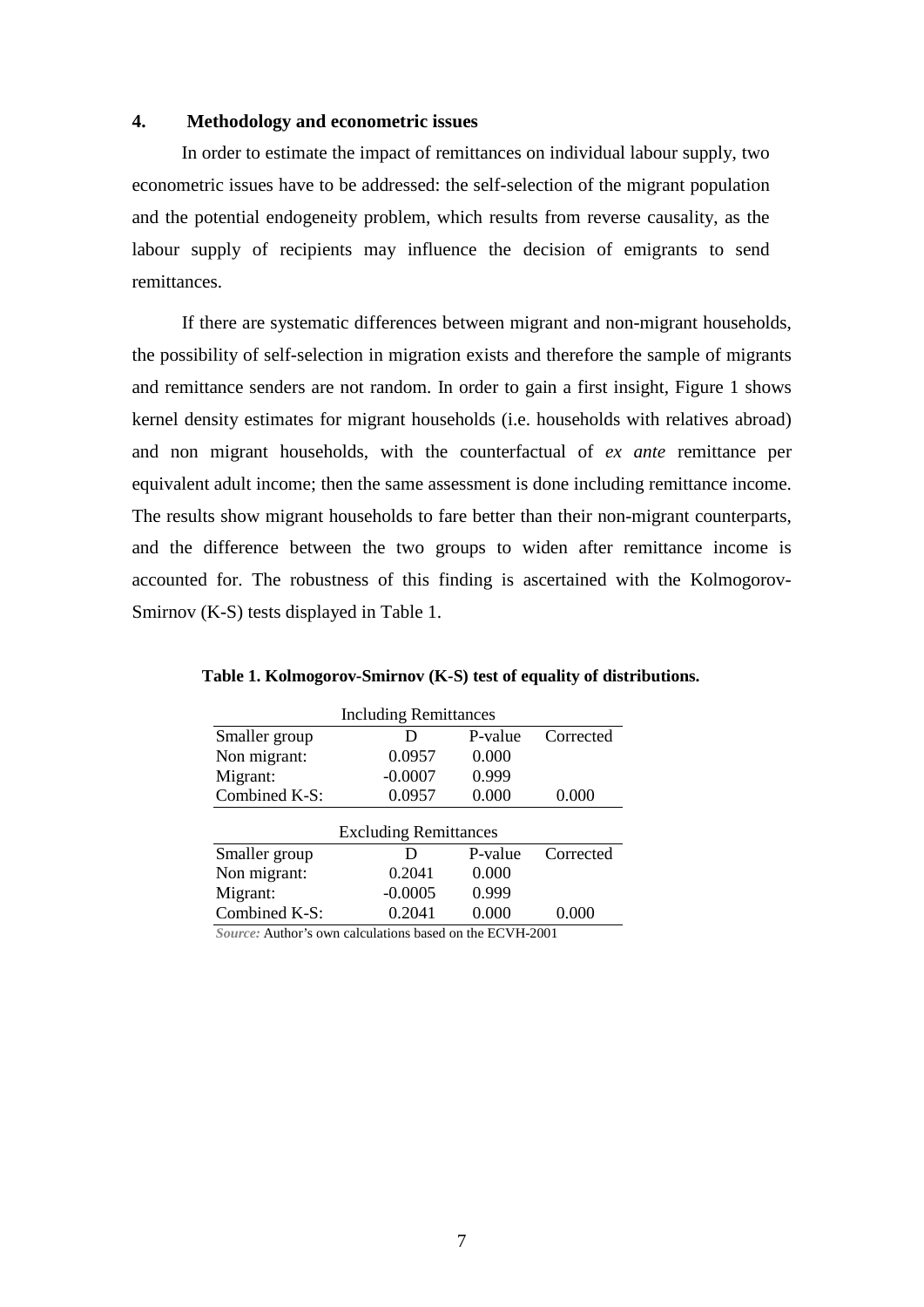**Figure 1. Kernel density estimates of log incomes for migrant and non-migrant households**



Table A1 in the appendix provides further evidence on the systematic difference between migrant and non-migrant households in two key observables, namely education and wealth. Migrant households have stock of education and wealth well above national average, while non-migrant are well below average in these two indicators.

To address the selectivity bias problem, a migration process model is estimated in a first stage and the predicted number of migrants per household is used as an instrument in the remittances equation.<sup>[7](#page-9-0)</sup> Since a non negligible percentage of households have more than one migrant, the migration equation is estimated via a count model.

Traditionally, count regression models have appealed to Poisson, which assumes equidispersion of the first and second moments (i.e. the conditional mean and the conditional variance are equal). A Poisson process for the migration (M) equation could be represented as in Equation [1] below:

<span id="page-9-0"></span><sup>&</sup>lt;sup>7</sup> See Taylor, Rozelle, and de Brauw (2003) for a similar application of this procedure.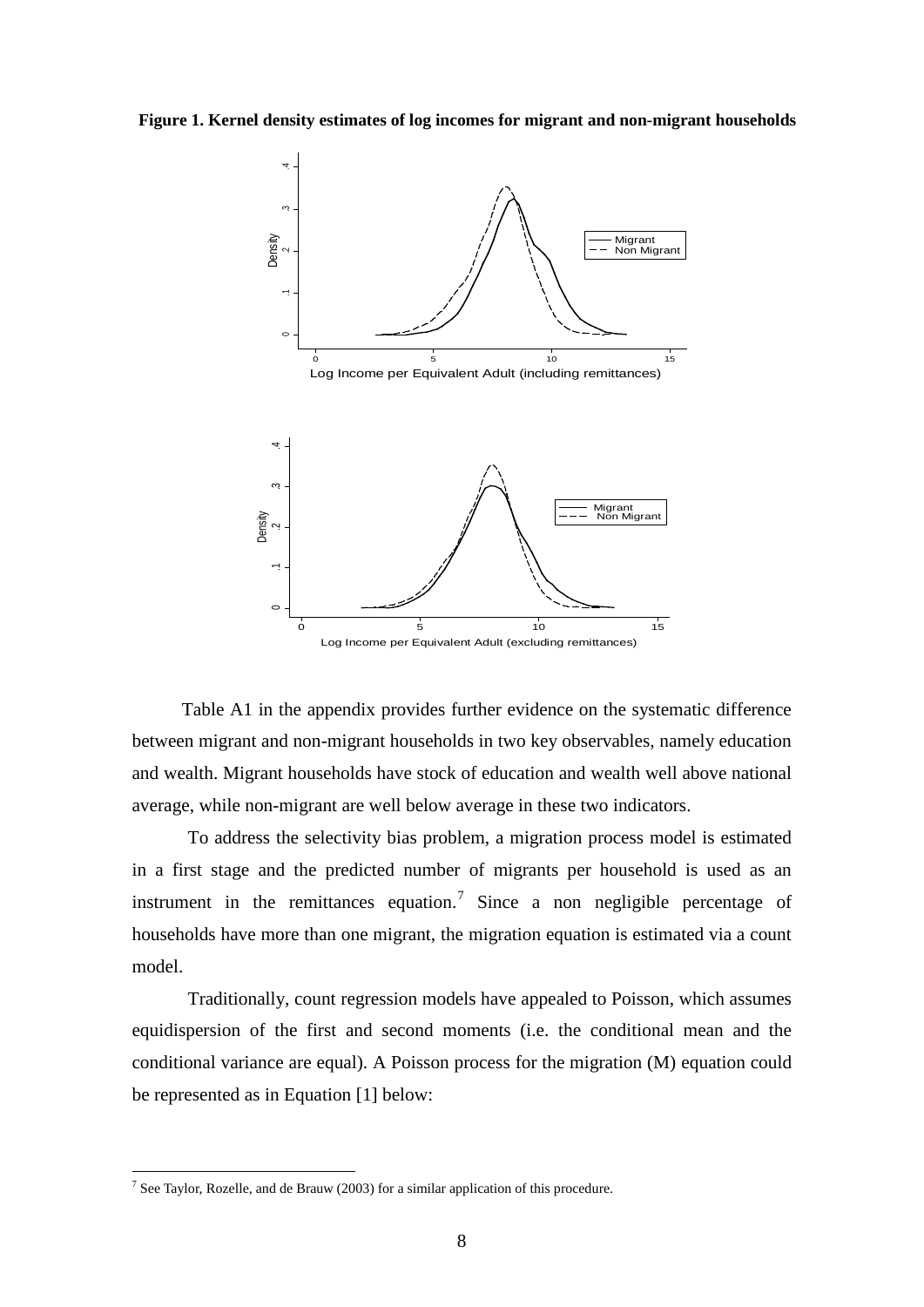[1] 
$$
\Pr(M_i = m_i) = \frac{e^{-\lambda} \lambda^m}{m_i!}, m = 0, 1, 2, \ldots, (E(M)) = \lambda \text{ and } Var(M) = \lambda \implies Equidispersion
$$

We carried out a first test of mean and variance comparison and found some evidence of overdispersion, which casted doubt on a true Poisson data generating process of the outcomes.[8](#page-10-0) In fact, many households have more than one migrant. The number of households participating in migration amounts to 1,060, sending between 1 and 12 close relatives abroad with the counts (0, 1, 2, 3, 4, 5) representing almost 99 per cent of the probability mass of the outcome variable.<sup>[9](#page-10-1)</sup> This represents about one third variable with mean 1 and homogenous variance, i.e.  $E(\zeta) = 1$  and  $Var(\zeta) = \sigma^2$ . By migration participation rate. Moreover, of those households participating in migration approximately 44 per cent of them send more than one migrant and some 21 per cent have more than 2 relatives living abroad —Table A2 in the appendix shows the distribution of number of migrants across households. To account for the fact that certain households have higher counts than others, unobserved heterogeneity can be introduced in Equation [1] via a multiplicative randomness to give more variability to  $m_i$ . This can be done in the following way: let  $\zeta$  be a mixing random (or heterogeneity) substituting  $\lambda \zeta$  for  $\lambda$ , this gives rise to  $M \sim \text{Poisson}(M / \lambda \zeta)$ . Then it can be shown that the conditional mean and variance are now, respectively:

$$
[2] \qquad E(M \mid \lambda, \alpha) = \lambda
$$

$$
[3] \qquad Var(M \mid \lambda, \alpha) = E(M) \Big[ 1 + E(M) \sigma^2 \Big] = \lambda \Big[ 1 + \lambda \sigma^2 \Big],
$$

which captures the idea of overdispertion (*i.e.*  $Var(M) > E(M)$ ). Under the assumption that  $\zeta$  follows a Gamma distribution,  $\zeta \sim \text{Gamma}(1, \alpha)$ , where  $\alpha$  is the variance (dispersion) parameter of the Gamma distribution, the model can be estimated via a Gamma-Poisson mixture model, which gives rise to a type II negative binomial model, *NB*( $\lambda$ , $\alpha$ ).<sup>[10](#page-10-2)</sup> Thus, under the negative binomial distribution we can posit the probability

<span id="page-10-0"></span><sup>&</sup>lt;sup>8</sup> The overdispersion test (see Cameron and Trivedi, 2005: 670-671) strongly rejects the equidispersion hypothesis with an F-stat  $(1, 6069) = 6,662.19$  and Pr > F = 0.0000.

<span id="page-10-1"></span><sup>&</sup>lt;sup>9</sup> We report figures for our sample of households whose head is between 15 and 64 years old. Nonetheless, the structure of the data of all households (irrespective of the age of the household head) is very similar.

<span id="page-10-2"></span> $10$  The type II negative binomial model arises because of the quadratic variance function as given in Equation [3]. The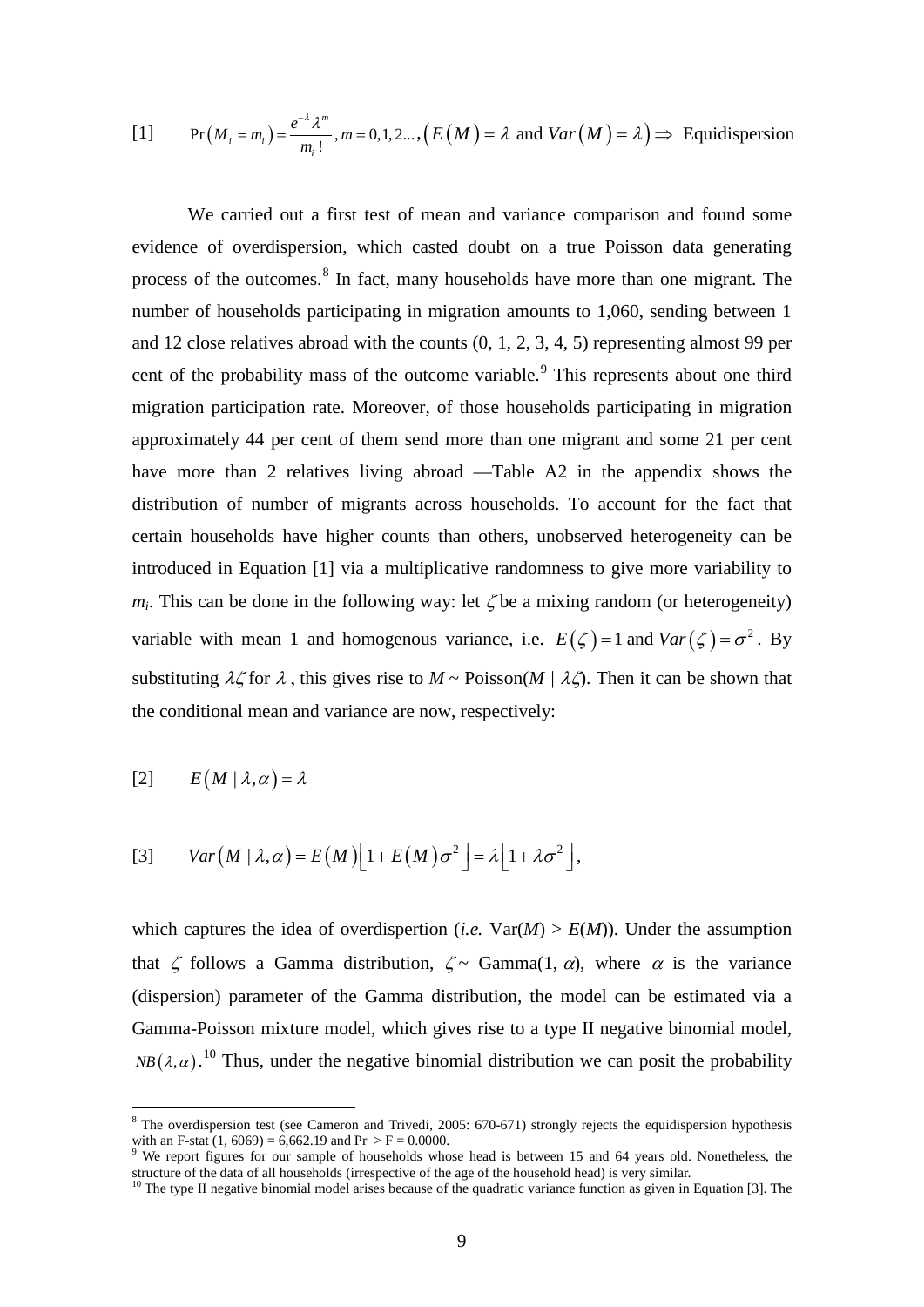of observing a number *m* of migrants in household *i* in the following manner:

[4] 
$$
\Pr(M_i = m_i | \lambda, \alpha) = \frac{\Gamma\left(\frac{1+\alpha m}{\alpha}\right)}{\Gamma(\alpha^{-1})m!} \left[\frac{\alpha}{\alpha(1+\alpha\lambda)}\right]^{\frac{1}{\alpha}} \left(\frac{\alpha\lambda}{1+\alpha\lambda}\right)^m \quad m = 0, 1, 2...
$$

where  $\Gamma(\cdot)$  is the gamma integral, with  $\ln \lambda = X' \beta$  and *X* a vector of covariates capturing individual, household, and regional characteristics. As can be deducted from Equation [4], when the dispersion parameter  $\alpha$  equals zero (or ln  $\alpha = -\infty$ ) the model boils down to a standard Poisson. The preference of the negative binomial model over the Poisson was ascertained with a likelihood ratio test (see Table A3 in the appendix).

While a considerable percentage of households that participate in migration have more than one relative abroad, many households do not send migrants. This results in a large amount of zeros in the outcome variable, and these account for about two thirds of the probability mass. So, to account for the (potential) excess zero counts we estimate a zero-altered negative binomial model and contrasted with the standard negative binomial model.

To avoid cluttering notation we can drop the covariates, and now let  $f_2(\cdot)$  be the density function of the migration process posited in [4], and let  $f_1(\cdot)$  be the density of a binary process, 0 and 1, which will supplement  $f_2(\cdot)$ . Then, migration  $m_i = 0$  if the binary process takes on the value 0, while if the latter takes on the value  $1 m<sub>i</sub> = 0, 1, 2,$ 3... from the migration process density  $f_2(\cdot)$ . So, the occurrence of zeros is both in the binary and the count process, (in the latter case it is conditional on the binary taking on the value of  $1<sup>11</sup>$  $1<sup>11</sup>$  $1<sup>11</sup>$  which gives rise to a hurdle type model. Thus, the density of the zeroinflated negative binomial can be represented as follows:

$$
\begin{bmatrix} 5 \end{bmatrix} \qquad f(m_i) = \begin{cases} f_1(0) + \left[1 - f_1(0)\right] f_2(0) & \text{if } m_i = 0 \\ \left[1 - f_1(0)\right] f_2(m_i) & \text{if } m_i \ge 1 \end{cases}
$$

Here a logit model is used to parameterize  $f_1(0)$ . The variables in  $f_1(\cdot)$  and  $f_2(\cdot)$ 

quadratic variance function is just one case among many that can give rise to the type II negative binomial model (see<br>Cameron and Trivedi, 1998 & 2005).

<span id="page-11-0"></span> $\frac{11}{11}$  In the latter case it is conditional on the binary taking on the value of 1.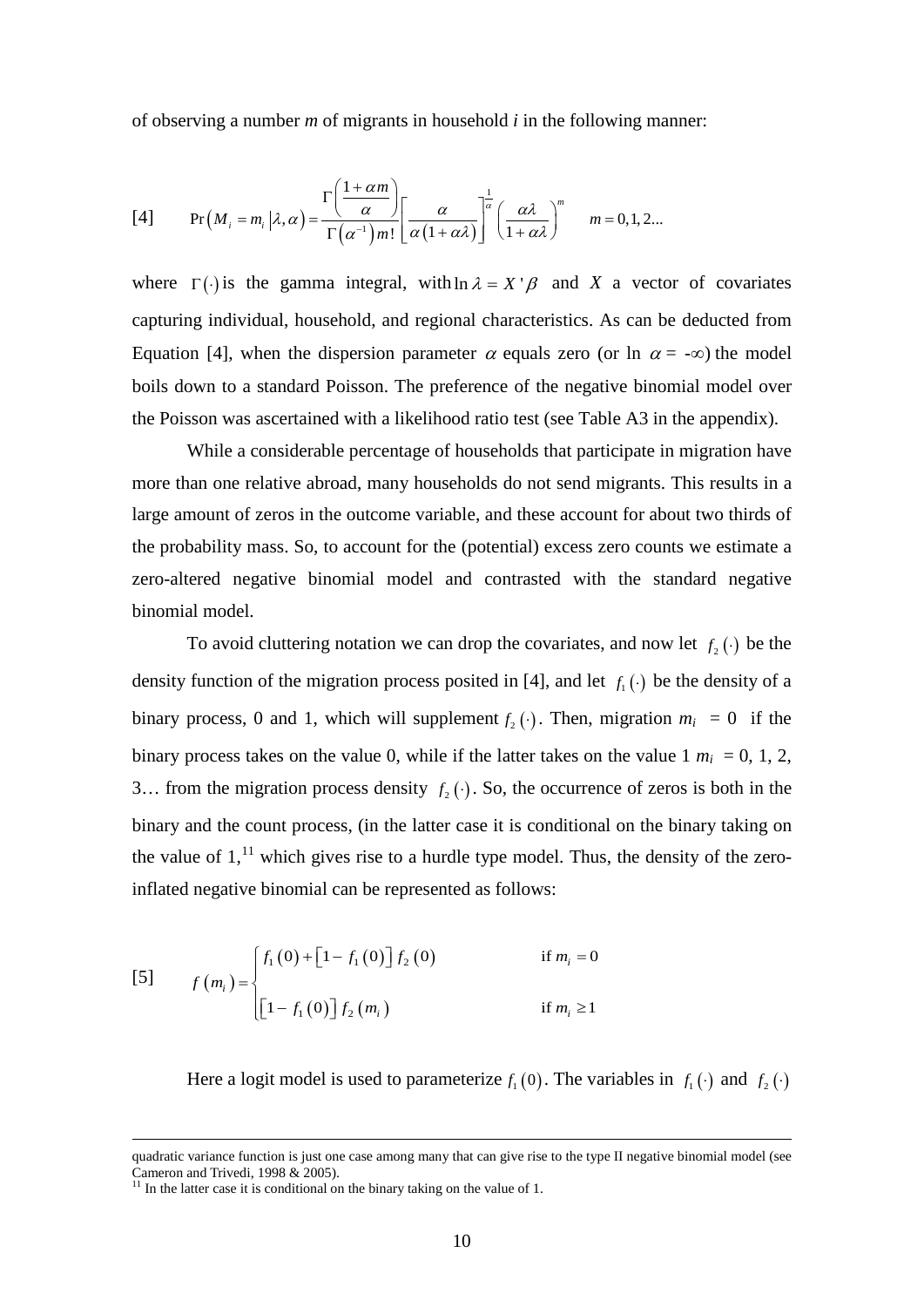do not overlap and dim  $(f_1(\cdot)) <$  dim  $(f_2(\cdot))$ .<sup>[12](#page-12-0)</sup> A Vuong test favoured the zero-inflated negative binomial (ZINB) model over the standard one.<sup>[13](#page-12-1)</sup>

A key issue in estimating Equation [5] is the identification of the migration process. As it has been established by previous studies, networks development reduces settlement costs (i.e. the expenses associated with migration are less onerous) and therefore makes financing the travel abroad less constraining —see, for instance, Massey and Lindstrom (1994), Perdersen, Pytlikova, and Smith (2004). Moreover, contact with individuals with a certain experience abroad provides useful information to potential migrants, resulting in lowering the risk and uncertainty that migration involves. Both regional migration rates and the presence of returned migrants in a household are used as regional and household levels network variables for identification of the migration equation.<sup>[14](#page-12-2)</sup> The regional migration rate is derived by finding the ratio of the total number of migrants to the population of a particular region, while for household network we take into consideration individuals that have spent more than three months abroad and have returned. We interact the regional migration rate with household size so as to assure its variability across households. Finally, the validity of the model's specification to predict the probability of migration was also assessed using Pregibon's (1980) goodness of link test.

The labour market response of remittance income recipient households, which is the focus of the analysis, is represented by the following structural model:

$$
[6] \qquad L_i = \phi_0 + \phi_1 R_i + \phi_2 \Omega_i + \eta_i ,
$$

where  $L$  is the number of hours worked,  $R$  is the monthly adult equivalent remittances received,  $Ω'$  is a vector of individual and household characteristics, and *η* is the error term. It is worth noting that *L* includes overall labour supply, that is, wage labour (formal and informal) but also self-employed and subsistence agriculture activities.[15](#page-12-3) The estimation of equation [6] raises two issues. First, the dependent variable has both a

<span id="page-12-1"></span><span id="page-12-0"></span>

<sup>&</sup>lt;sup>12</sup> This exposition is adapted from Cameron and Trivedi (2009: 586-587).<br><sup>13</sup> See Table A3 in the appendix for the result of the likelihood ratio test and the Vuong test favouring the negative binomial model over Poisson (this is additional to the previous test) and the ZINB over the standard Negbin. For further discussion on count data models see Greene (1994) and Cameron and Trivedi (1998).

<span id="page-12-2"></span> $14$ Correlation between these two network variables is low (0.0864) and the null that it is equal to zero could not be rejected at the 1 per cent level, avoiding therefore potential risk of collinearity between them.

<span id="page-12-3"></span><sup>&</sup>lt;sup>15</sup> Unfortunately, the data set does not contain information on hours devoted to income-generating activities other than the main activity, and thus we cannot perform a separate analysis for each type of activity or examine the substitution effects that may result from the received remittances.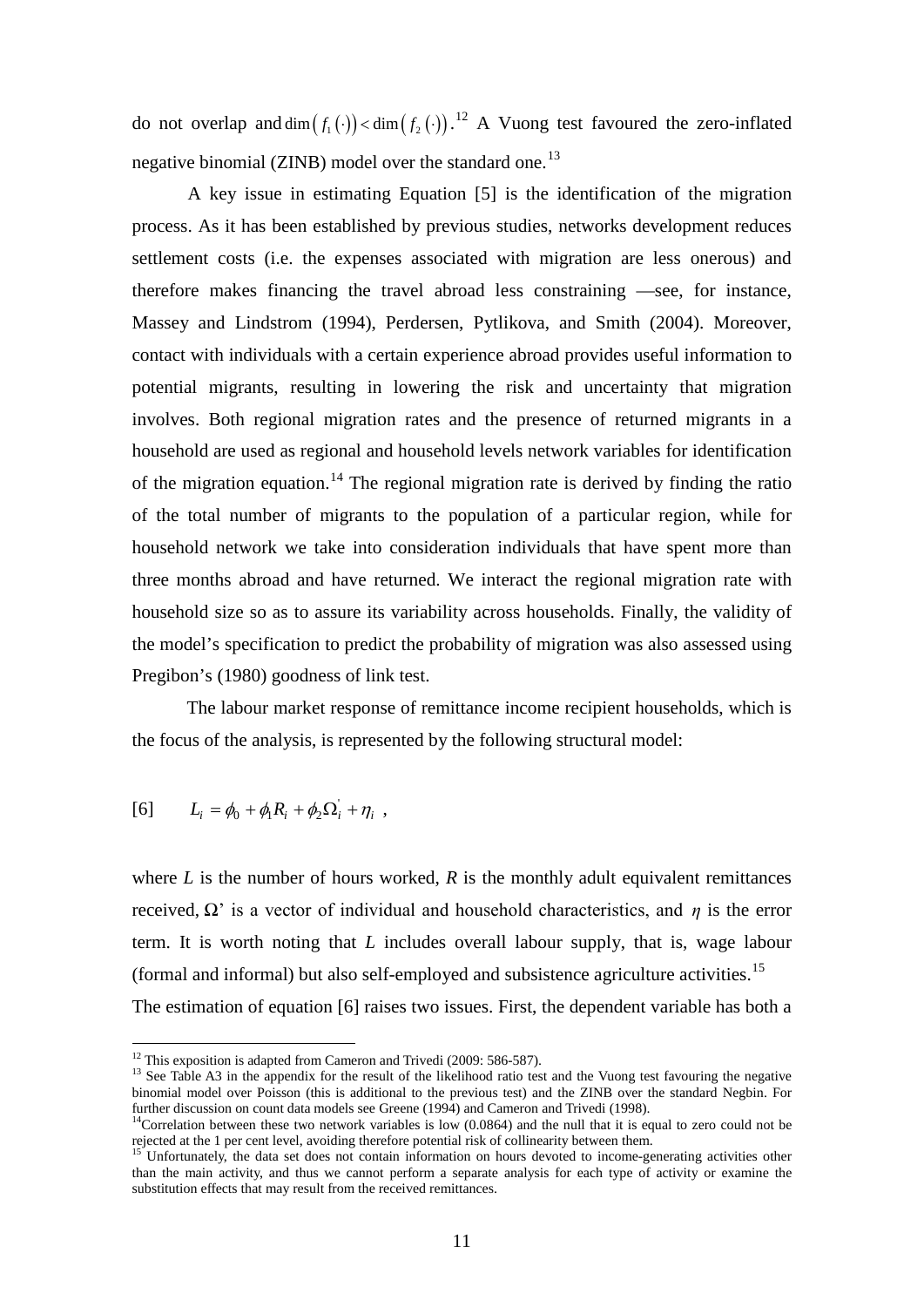discrete and continuous nature and can also be zero-inflated since many individuals report zero hours of work. So, to account for the structure of the dependent variable, a Tobit model is estimated to assess the behaviour of remittance recipient households in the labour market.<sup>[16](#page-13-0)</sup>

Endogeneity is a second problem we have to address. As stated earlier, remittances can be endogenously determined and, as rightly pointed by Amuedo-Dorantes and Pozo (2006a), a reverse causality may arise since the number of hours worked (or the mere participation in the labour market) may influence the decision of remittance senders. To address this endogeneity issue we use an IV approach. We instrument the variable remittances with three variables: the interaction between the regional migration rate variable and the percentage of non-migrant household members with secondary and tertiary education, $17$  and the predicted number of migrants (from equation  $[4]$  above).<sup>[18](#page-13-2)</sup> Thus, we have a model with two overidentifying restrictions. Exogeneity condition compliance of these instruments to the labour equation is assessed first by regressing per adult equivalent remittances on these three instruments. They yield a joint significance F-statistic =  $104.72$  (Pr > F = 0.000) for men, while their correlation with hours worked are, respectively, -0.008, 0.045, 0.046. For women these values are, in the same order, 84.35, -0.018, 0.021, and 0.003. Secondly, a standard Tobit model is estimated regressing monthly hours on these three instruments. The results suggest that these variables can effectively be removed from the structural model [6] since they are not significant at the 5 per cent level for both men and women labour supply<sup>[19](#page-13-3)</sup> (for more on this see for instance Angrist and Pischke, 2009: Chapter 4). Gross individual correlations among these instruments and the endogenous variable are acceptable. So, this precludes any loss of efficiency from using the IV method. Besides, the high values of the F-statistics above are indicative of the instruments' strength,  $20$  and

<span id="page-13-0"></span><sup>&</sup>lt;sup>16</sup> In the case of a Probit estimation *L* would be a dichotomous variable taking on the value of 1 if the household participates in the labour market and 0 otherwise. So, an IV-Probit model is later estimated to assess the robustness of the results —see Table A6 in the appendix.

<span id="page-13-1"></span><sup>&</sup>lt;sup>17</sup> More educated individuals in Haiti have a greater probability to migrate. We assume moreover that remittance money is used partly to finance schooling of household members left behind. So, the interaction above can help control for this factor but also guarantees the variability of migration rates across households. A somewhat similar strategy is adopted by Hanson and Woodruff (2003), and Amuedo-Dorantes and Pozo (2006a).

<span id="page-13-2"></span><sup>&</sup>lt;sup>18</sup> The second instrument (namely, the regional network interaction with percentage of household members with tertiary education) is potentially weak, particularly for women. This is possibly due to the low percentage of highly skilled individuals in the survey (and the country), about 1 per cent, and that households headed by women have even less educational input.

<span id="page-13-3"></span><sup>&</sup>lt;sup>19</sup> See Table A4 in the appendix for results both of hours worked and the instruments and remittances (the endogenous regressor) and the instruments.

<span id="page-13-4"></span><sup>&</sup>lt;sup>20</sup> See Staiger and Stock (1997) for more on this issue. The authors suggest a critical value for F-stat equal to 10 when the overidentifying restrictions are at least two (i.e. three instruments for one endogenous regressor, which is our case). Anything below that critical value would be a flag for a weak instrument situation. This a rule of thumb and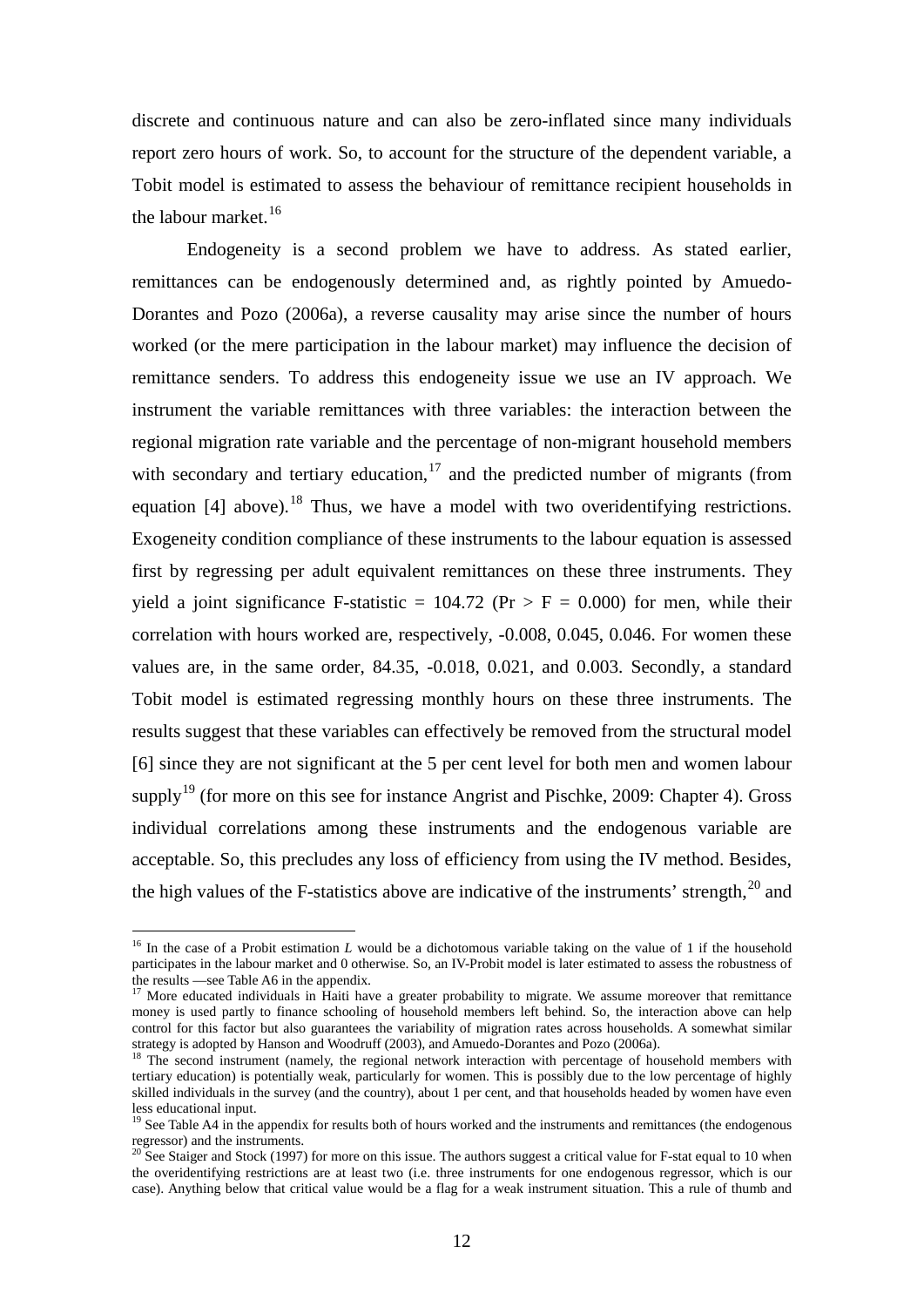all individual t-statistics for each of these instruments show significance at the 1 per cent level, except the interaction regional migration rate and tertiary education on the women equation that is significant at the 10 per cent level only.<sup>[21](#page-14-0)</sup> So, their predictive power for remittances is very high.

As outlined above, the costs associated with migration may inhibit certain households to undertake such an enterprise, particularly in a context of imperfect credit markets which permeate developing countries like Haiti. Accordingly, household wealth and its square are considered to control for the fact that wealthier households are less liquidity-constrained to finance migration costs and therefore migration probabilities will increase with wealth. However, after a certain threshold wealthy households may face higher opportunity costs of migration and therefore will be less likely to migrate.

Cognizant of the potential endogeneity problem with this variable, since wealth may be positively correlated with contemporaneous remittances flows, we approximate wealth using households' durable goods and access to amenities (e.g. refrigerator, vehicle, running water and access to electrical network, quality of wall, floor and roof of the house, etc.) that can more likely represent a household long term economic status. The approach adopted to construct the wealth index is the principal components analysis  $(PCA)^{22}$  $(PCA)^{22}$  $(PCA)^{22}$ 

Now, a robust appraisal of a household long term economic status based on this index would require that information on wealth before migration takes place is used since the self-selectiveness of migration and the remittances that ensue could lead one to envisage the possibility of remittance income being used to purchase such assets (Acosta, 2011). Table A5 in the appendix compares household income, wealth (using the proxy above), migration participation rate, and remittances receipts as a ratio of income per adult equivalent. Indeed, the wealth index increases monotonically with income quintiles but as can be observed the share of remittances as a percentage income follows an almost opposite pattern, despite the fact that low quintile households are less

quite an ad hoc test. More formal tests of weak instruments can be found in Stock and Yogo (2005). In this case however, homoskedasticity of the errors is a key assumption.<br><sup>21</sup> As suggested in footnote 19 above, this finding is quite reasonable.

<span id="page-14-0"></span>

<span id="page-14-1"></span><sup>&</sup>lt;sup>22</sup> Lubotsky and Wittenberg (2006) contend that the PCA approach may bewilder the lines between wealth differences and taste differences when the full set of proxy variables is not used. Using the full set of proxies did not improve much our measure of sampling adequacy. Moreover, an MCA (multiple correspondence analysis) approach may be more suitable to build wealth index on discrete data, but results did not change qualitatively when applying an MCA to the data.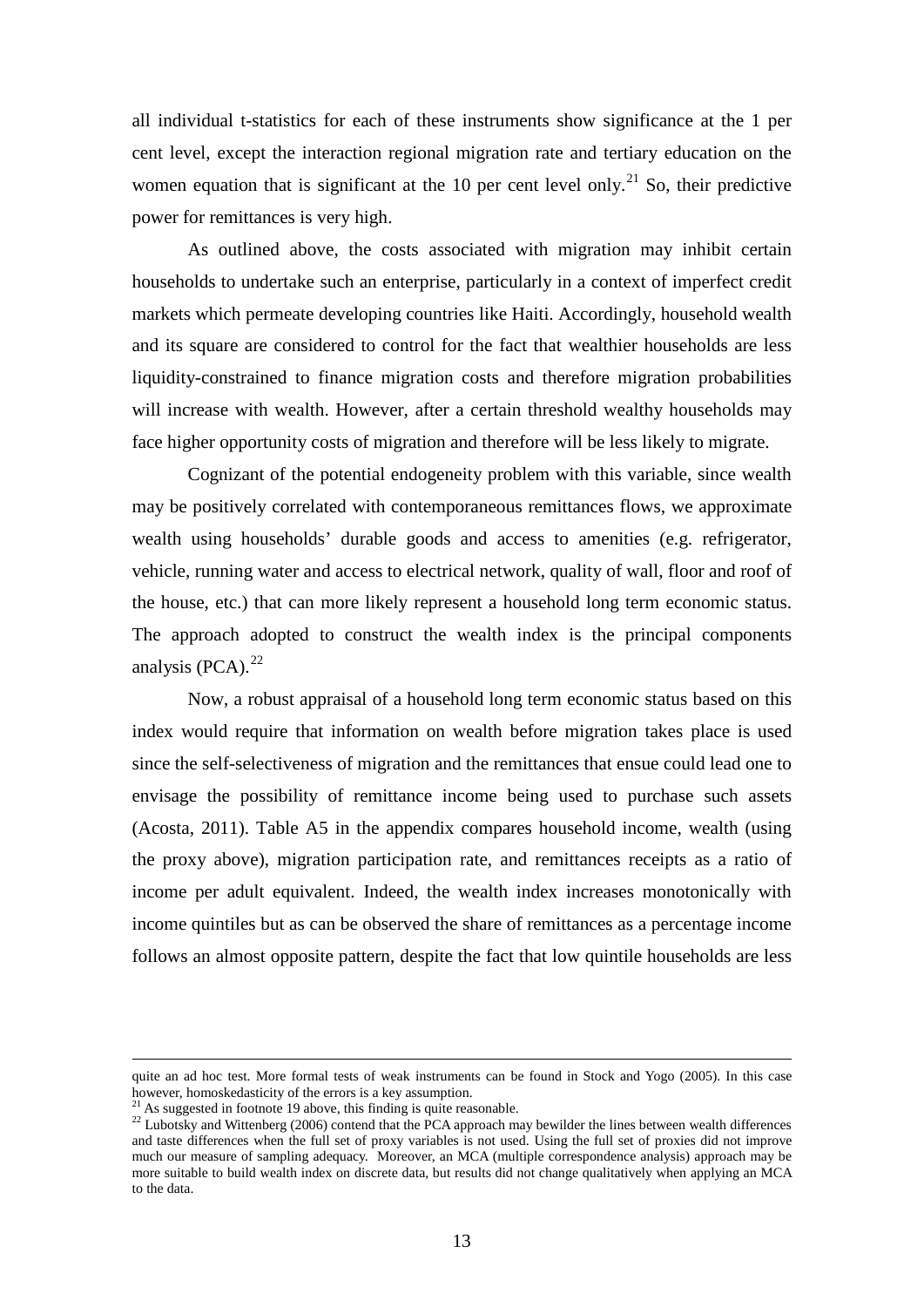likely to participate in migration and receive remittances compared to their high quintile counterparts.[23](#page-15-0)

#### **4.1 Data source**

The data used for this research come from the "*Enquête sur les Conditions de Vie en Haïti*" (Haiti Living Condition Survey, ECVH-2001). The ECVH-2001 is a multi-topic household survey with nationally representative cross-section data and was conducted on 7,800 households by the "*Institut Haïtien de Statistique et d'Informatique*". Satisfactory responses to the household questionnaire, the main file from which information is derived, were found for 7,186 households —a response rate of 93%. Such good response rate certifies the reliability of the ECVH-2001, especially when compared with the response rate of Living Standard Measurement Surveys (LSMS) for similar countries of the region (e.g. Jamaica – LSMS1999, 74%; Guatemala – LSMS2000, 84.5%; Nicaragua – LSMS1999, 96.3%). The ECVH-2001 includes information on income (including self-consumption and barter<sup>[24](#page-15-1)</sup>), education, demography, labour force, migration (both internal and international), remittances, health, domesticity and servitude, aspects of public life, distance to facilities, community infrastructure, housing amenities, agriculture, and fishery. The structure of the population appears to be well reflected by the ECVH-2001 as far as gender, education, age, and other key variables are concerned.

We select only household heads aged between 15 and 64 years old, which sum up to 6,070 observations. The data reveal that about one third of Haitian households have at least one member living in a foreign country while approximately two thirds of them receive remittances that make up more than 40 per cent of their income.<sup>[25](#page-15-2)</sup> On average more than 25 per cent of households receive remittances either from a relative or a friend abroad,  $26$  representing slightly more than 17 per cent of total income. This figure is above the 15.32 per cent of GDP reported by the IMF balance of payment statistics for the same period. The difference may be attributable to our definition of remittances, as we included cash, in-kind transfers, and gifts from relatives and friends

<span id="page-15-0"></span><sup>&</sup>lt;sup>23</sup> For similar application to El Salvador see Acosta (2011).

<span id="page-15-1"></span><sup>&</sup>lt;sup>24</sup> Given the productive structure of the Haitian economy these two are particularly important in the rural area, and to some extent the other urban area.<br><sup>25</sup> In fact, 2 per cent households only have remittances as their sole income source.

<span id="page-15-3"></span><span id="page-15-2"></span><sup>&</sup>lt;sup>26</sup> About one-third of female-headed households receive remittances from relatives or friends from abroad, while about 20 per cent of their male counterparts do.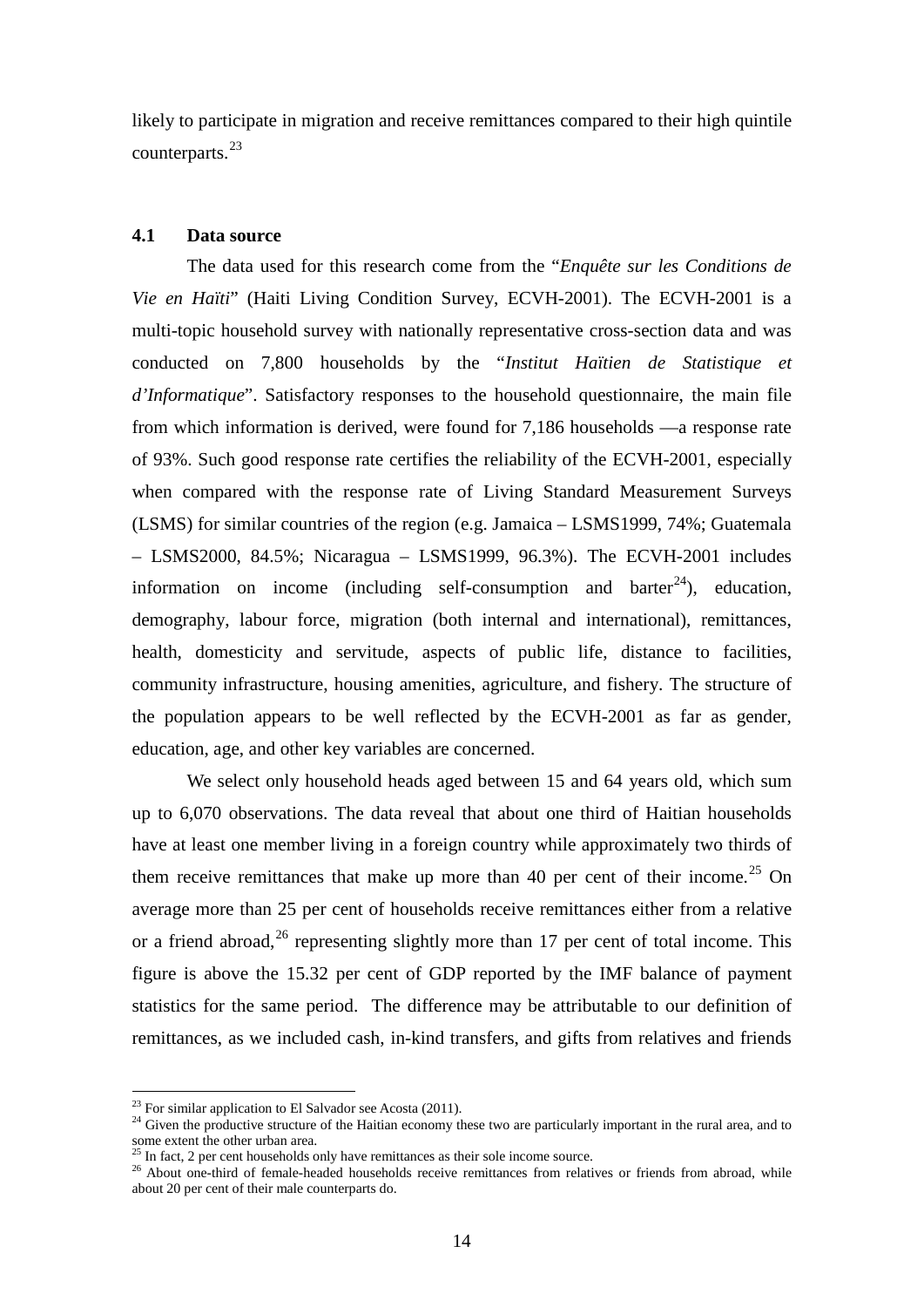abroad. In that sense we believe there is no risk of important downward biases in the coefficients capturing the impact of remittances on labour market outcomes. However, it is worth pointing that informal channels can be used to transfer quite an amount of remittances and that household members are more likely to remember whether they have received remittances or not than the exact amount of transfer received from family or friends abroad. Table 2 below presents summary statistics of the relevant variables.

While average remittances across all households are just at about HTG 3,400 (about HTG 4,400 and HTG 2,600 for female-headed and male-headed households, respectively), among recipient households, average monthly remittances amount to approximately, HTG 14,653 and HTG 12,750 for female-headed and male-headed households, respectively.<sup>[27](#page-16-0)</sup> Remittances flows are highly unequal with a Gini index among recipient households of 0.72, compared to a country income inequality of 0.65. Average years of schooling reproduce very well what is observed at national level; nonetheless, using just the remittances recipient sub-sample (852 for female-headed and 652 for male-headed households), as should be expected from the above discussion schooling years substantially increases. They are above 6 years and about 4.6 years for men and women, respectively.<sup>[28](#page-16-1)</sup> As we also conjectured, the maximum wealth index also declines among migrant senders and recipient. While this index is about 23 and 22 for men and women, recipient households have an index that reaches its maximum level at 18 and 19 for men and women, respectively. This can be considered a prima facie evidence for the non linear relationship between wealth and migration we hypothesized above. Land holding and livestock do not present significant statistical difference between recipient households and national averages.

<span id="page-16-0"></span><sup>&</sup>lt;sup>27</sup> The average exchange rate during the survey data collection period (May-August 2001) is HTG 24.03/USD1. Source: *Banque de la République d´Haïti,* http://www.brh.net.

<span id="page-16-1"></span> $28$  Normally, it would make sense to truncate the maximum schooling years at 18 but doing so did not really change the results, neither quantitatively nor qualitatively.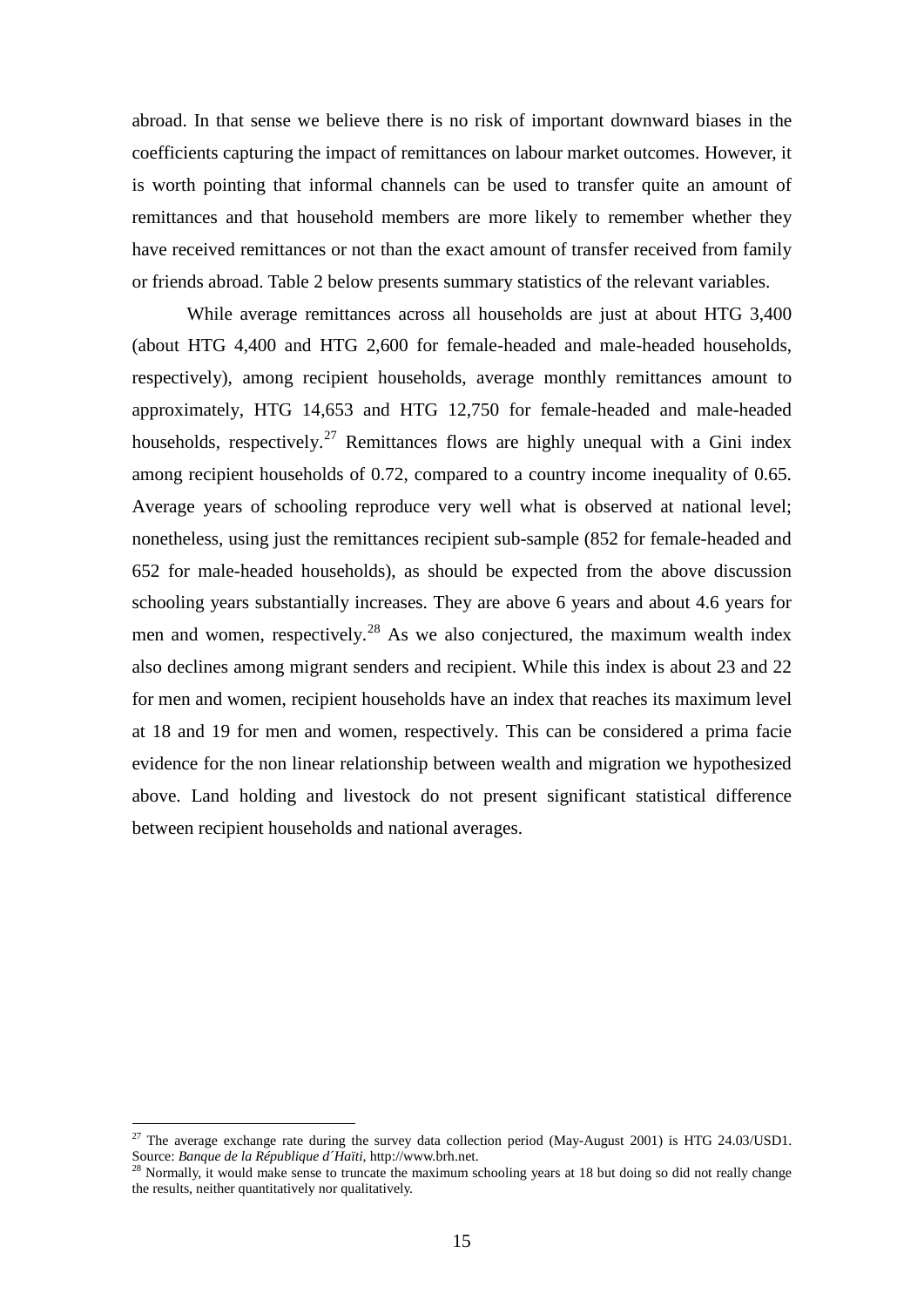| <b>Table 2: Summary statistics</b>            |       |             |           |                  |            |  |  |
|-----------------------------------------------|-------|-------------|-----------|------------------|------------|--|--|
| Variable                                      | Obs   | <b>Mean</b> | Std. Dev. | Min              | <b>Max</b> |  |  |
|                                               | Men   |             |           |                  |            |  |  |
| Monthly equivalent remittances                | 3,256 | 2,553.08    | 14,896.75 | $\boldsymbol{0}$ | 594,000    |  |  |
| Years of schooling                            | 3,256 | 3.72        | 5.12      | $\mathbf{0}$     | 36         |  |  |
| Wealth index                                  | 3,256 | 0.03        | 2.89      | $-1.84$          | 23.29      |  |  |
| Age                                           | 3,256 | 40.69       | 11.35     | 15               | 64         |  |  |
| Married (1 if married or lives in common-     |       |             |           |                  |            |  |  |
| law union)                                    | 3,256 | 0.34        | 0.47      | $\Omega$         | 1          |  |  |
| Returned migrant (1 if present)               | 3,256 | 0.06        | 0.23      | $\theta$         | 1          |  |  |
| Home (1 if property is owned <i>de jure</i> ) | 3,256 | 0.70        | 0.46      | $\boldsymbol{0}$ | 1          |  |  |
| Household size                                | 3,256 | 4.81        | 2.52      | 1                | 15         |  |  |
| Hardship (1 if household lives in this area)  | 3,256 | 0.12        | 0.32      | $\overline{0}$   | 1          |  |  |
| Livestock (number of large animals)           | 3,256 | 6.31        | 10.51     | $\theta$         | 210        |  |  |
| Hectare (land holding in hectares)            | 3,256 | 1.12        | 3.32      | 0                | 96.75      |  |  |
|                                               | Women |             |           |                  |            |  |  |
| Monthly equivalent remittances                | 2,814 | 4,436.44    | 17,248.50 | $\overline{0}$   | 272,030    |  |  |
| Years of schooling                            | 2,814 | 3.05        | 4.72      | $\boldsymbol{0}$ | 28         |  |  |
| Wealth index                                  | 2,814 | 0.18        | 2.81      | $-1.84$          | 22.47      |  |  |
| Age                                           | 2,814 | 41.16       | 12.08     | 15               | 64         |  |  |
| Married (1 if married or lives in common-     |       | 0.28        | 0.45      | $\overline{0}$   | 1          |  |  |
| law union)                                    | 2,814 |             |           |                  |            |  |  |
| Returned migrant (1 if present)               | 2,814 | 0.05        | 0.22      | $\Omega$         | 1          |  |  |
| Home (1 if property is owned <i>de jure</i> ) | 2,814 | 0.66        | 0.47      | $\boldsymbol{0}$ | 1          |  |  |
| Household size                                | 2,814 | 4.83        | 2.40      | 1                | 17         |  |  |
| Hardship(1 if household lives in this area)   | 2,814 | 0.17        | 0.37      | $\Omega$         | 1          |  |  |
| Livestock (number of large animals)           | 2,814 | 5.00        | 8.20      | $\Omega$         | 105        |  |  |
| Hectare (land holding in hectares)            | 2,814 | 0.80        | 2.15      | $\boldsymbol{0}$ | 32.90      |  |  |

#### **5. Results and discussion**

We first discuss the estimates of the migration equation, presented in Table A3 in the appendix. Different specifications were explored and our criterion for selecting the ZINB model has been based mainly on the lowest values of Akaike and Bayes information. As mentioned in Section 4 above, the data support the negative binomial over a Poisson model with a likelihood ratio test for ln  $\alpha = -\infty$  that is equal to 438 and significant at the 1 per cent level. Furthermore, a Vuong test ( $z = 3.82$ , Pr  $>\chi^2$  = 0.000) established preference for a zero-inflated negative binomial over a standard negative binomial model.

As to the covariates, all the variables kept in the model have the expected signs and are significant at either 5 or 1 per cent level. The level of schooling, albeit positively correlated with migration, does not to have an important impact on the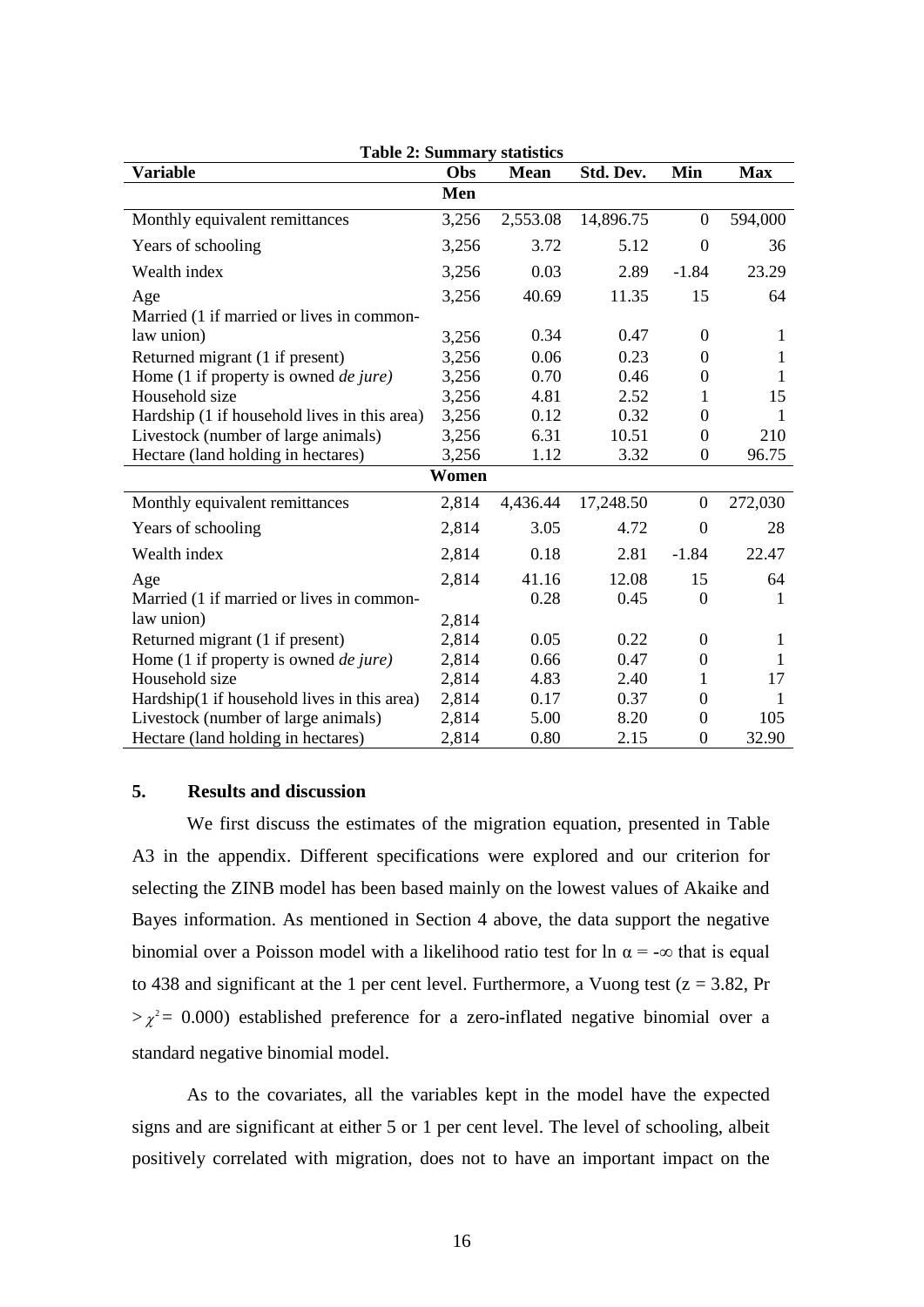migration probability; an additional year of education is associated with a 1 per cent higher probability of migration while a one unit increase in the wealth level of a family increases this probability by almost 11 per cent. For this last variable the inflexion point occurs at a wealth level approximately equal to 14. Interestingly, with the exception of three observations found in the second richest quintile, all households beyond this threshold belong to the first quintile of the income distribution. Both network variables have, as expected, a positive impact on the probability of migration and are highly significant. The strongest effect however is found in the presence of a returned migrant in the household, which is consistent with the theoretical prediction in the literature. Households in the semi-urban and rural areas have a higher emigration probability compared to the metropolitan area of Port-au-Prince (MAPaP). Livestock and landholding, which we entered as substitute for perfect credit markets, show positive effect on emigration probability. As can be observed from Table A3 (appendix), the impact of livestock is almost seven-fold compared to land. This may be depicting the fact that the former is a more marketable, liquid, and fungible asset than the latter.<sup>[29](#page-18-0)</sup> Consistent with the previous observation, households dedicated to agricultural activities and fisheries have a lower emigration probability. The same applies to nuclear family.

The results for the instrumental variable Tobit model are displayed in Table 3 below, with the number of monthly hours worked censored below and above at 40 and 288 hours, respectively.<sup>[30](#page-18-1)</sup> Separate estimations are implemented for working-age men and women. The Wald exogeneity tests (for both IV-Tobit and IV-probit) indicate rejection of the exogeneity of the instrumented variable, remittances, granting therefore consistency to the point estimates.<sup>[31](#page-18-2)</sup> Per contra, this rejection is not very strong in the case of women. The coefficients for both sexes on remittances show a negative sign and are statistically significant at the 1 and 5 per cent level, respectively. The (negative) effect of remittances, though, is quite small.

<span id="page-18-0"></span> $29$  In not so well integrated markets small livestock (e.g. pigs, goats) tend to be more marketable and fungible than large livestock or cattle (e.g. cows, buffalos). We do not consider small livestock as an explanatory variable here since households do not possess large quantities of them (at least in the survey), which means that, even though they can be determinant in helping households cope with risks, they would not capture well the means to defray migration expenditures.

<span id="page-18-1"></span> $30\overline{40}$  hours is chosen as minimum of 10 hours per week worked, while 288 hours is the maximum assuming that 12 hours are worked during 6 days of the week for 4 weeks. Recall that hours worked include overall labour supply, that is, wage labour (formal and informal) but also self-employed and subsistence agriculture activities.<br><sup>31</sup> Besides, in the diagnostic of the first stage model goodness-of-fit measures (see Tables below for the IV-Tobit and

<span id="page-18-2"></span>the IV-probit) strongly support these instruments (for more on this issue see Bound, Jeager, and Baker (1995).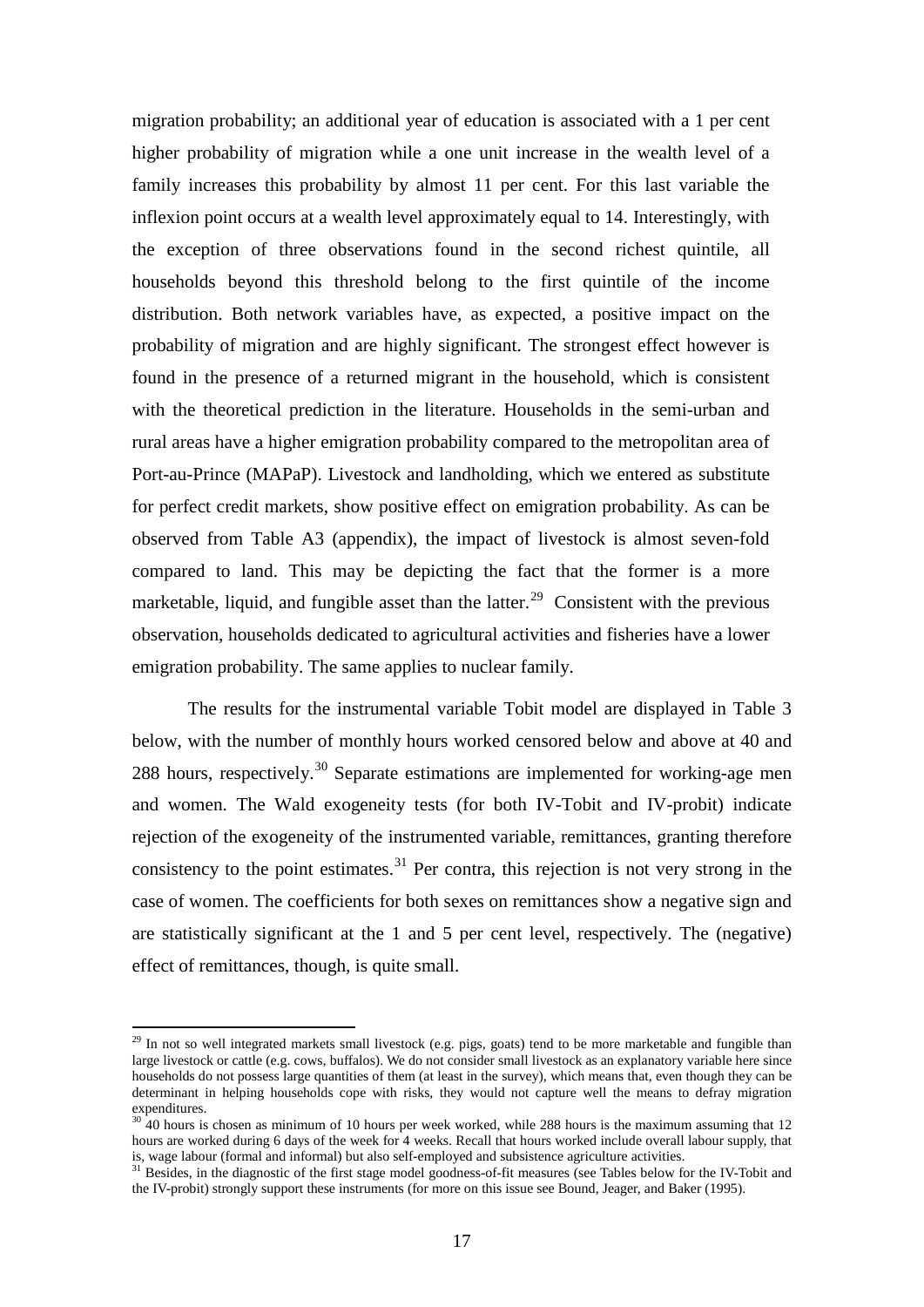|                                                     | Men                     | z-Stat  | Women                          | z-Stat  |
|-----------------------------------------------------|-------------------------|---------|--------------------------------|---------|
|                                                     | $\partial y/\partial x$ |         | $\partial y/\partial x$        |         |
| Monthly equivalent remittances                      | $-0.066$ ***            | $-4.46$ | $-0.046$ **                    | $-2.37$ |
| Years of schooling                                  | $3.288***$              | 4.59    | $1.736*$                       | 1.79    |
| Wealth index                                        | 8.470***                | 4.35    | $10.727***$                    | 2.56    |
| Experience                                          | $-0.335$                | $-0.28$ | $6.576***$                     | 6.12    |
| Experience squared                                  | 0.015                   | 0.88    | $-0.088***$                    | $-5.58$ |
| Married (1 if married or lives in common-           |                         |         |                                |         |
| law union)                                          | $-0.711$                | $-0.13$ | $-7.943$                       | $-1.16$ |
| Returned migrant                                    | 21.991*                 | 1.83    | 3.184                          | 0.23    |
| Home (1 if property is owned <i>de jure</i> )       | 7.604                   | 1.24    | 15.483**                       | 2.18    |
| Household size                                      | $2.572***$              | 2.41    | $3.466$ **                     | 2.36    |
| Hardship                                            | $-29.397***$            | $-3.69$ | $-11.962$                      | $-1.45$ |
| Livestock (number of large animals)                 | $-12.184$ <sup>*</sup>  | $-1.90$ | $-12.291$                      | $-1.44$ |
| Hectare (land holding in hectares)                  | 1.079                   | 1.46    | 1.881                          | 1.38    |
| Reference: MAPaP                                    |                         |         |                                |         |
| Semi-urban                                          | 30.400***               | 2.99    | $-9.036$                       | $-0.80$ |
| Rural                                               | $25.120***$             | 2.60    | $-8.336$                       | $-0.75$ |
| Male (1 if at least one migrant is male)            | 35.816**                | 2.24    | 2.393                          | 0.15    |
| Female (1 if at least one migrant is female)        | 24.433                  | 1.70    | 1.666                          | 0.12    |
| Destination country of migrants                     |                         |         |                                |         |
| US/Canada                                           | $-9.780$                | $-0.61$ | 18.142                         | 1.04    |
| Dominican Republic                                  | $-14.395$               | $-0.69$ | 18.224                         | 0.94    |
| US/Canada and Dominican Republic                    | $-16.850$               | $-0.39$ | 37.948                         | 0.97    |
| Other countries                                     | $-11.525$               | $-0.57$ | $-3.664$                       | $-0.18$ |
| Constant                                            | 33.619*                 | 1.66    | $-60.984***$                   | $-2.97$ |
| Number of obs.                                      | 3,256                   |         | 2,814                          |         |
| Wald $\chi^2(20)$                                   | 110.95                  |         | 77.37                          |         |
|                                                     | $(Pr > \chi^2 = 0.000)$ |         | $(\text{Pr} > \chi^2 = 0.000)$ |         |
| Exogeneity test: Wald <sub>, <math>(1)</math></sub> | 23.09                   |         | 3.39                           |         |
|                                                     | $(Pr > \chi^2 = 0.000)$ |         | $(\text{Pr} > \chi^2 = 0.065)$ |         |
|                                                     | $F(22, 3233) = 35.60$   |         | $F(22, 2791) = 50.05$          |         |
| First stage diagnostic:                             | $Prob > F = 0.0000$     |         | Prob > $F = 0.0000$            |         |
|                                                     | $R^2 = 0.1950$          |         | $R^2 = 0.2829$                 |         |

#### **Table 3. IV-Tobit model of labour supply (hours worked) by headship (working age 15-**

**64). Marginal effects**

\*, \*\*, \*\*\*, mean significance at 10%, 5%, and 1%, respectively.

The marginal effects displayed in Table 3 show that remittances reduce the hours worked of non-migrants, and that this effect is larger for male household heads than for female household heads.<sup>[32](#page-19-0)</sup> A HTG 100 increase in the adult equivalent monthly remittances drives men monthly hours worked down by almost 7 hours. In other words, an almost 50 per cent increase in the monthly equivalent adult remittance income only causes, *caeteris paribus*, a 7 per cent decline in the average monthly hours worked for male household heads.

<span id="page-19-0"></span><sup>&</sup>lt;sup>32</sup> The differential effect of remittances by gender is statistically significant, as a test of difference-of-means shows (*t*statistic = 41.84; Prob >  $t = 0.000$ .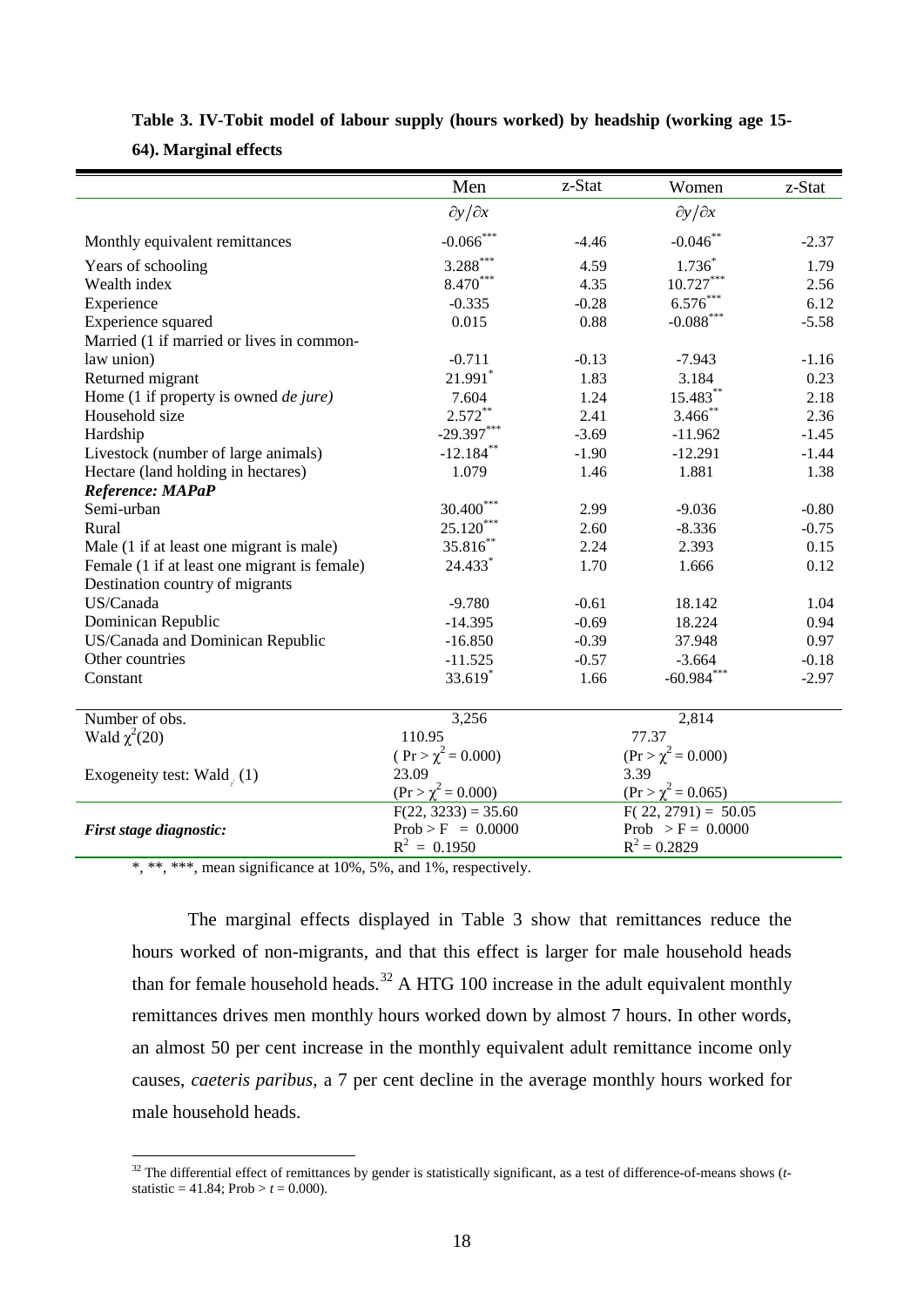The same nominal increment is associated with an almost 5 hour decline for female household heads. In relative terms however the same nominal increase of remittance income<sup>[33](#page-20-0)</sup> would represent a 6 per cent fall of labour hours worked for female household heads.

The larger (income) effect for men head of household may reflect their traditionally higher involvement in paid work. Men's labour supply is more responsive to changes in income than to changes in wages when their labour supply is close to its potential. Our results are also consistent with some empirical studies that conclude that men's labour supply is more responsive to income, while women's is more responsive to wages (Mincer, 1985; Killingsworth, 1983). The smaller response of female household heads may also be related to the fewer income-generating opportunities they face in developing countries, especially in rural areas (de Janvry and Sadoulet, 2001; Lanjow and Lanjow, 2001), and to them being more likely to participate in low-income activities (Davis et al., 2010).

The interpretation of this effect, however, should be taken with caution, as we are not controlling for the possible reaction to remittances of the spouse and other household members. We explore this issue in Section 5.1 by looking at the differential effect of remittances by marital status of the head and household size.

What does this labour supply reduction mean in terms of foregone earnings? If we adopt a conservative stance and assume that workers in migrant households earn twice the official 2001 minimum wage,  $34$  the impact of a HTG 100 increase in remittance money would represent almost HTG 59.5 per month forgone for men and about HTG 44 per month for women. The labour supply effect of remittances is sensibly lower in Haiti than in other developing countries. For instance, Amuedo-Dorantes and Pozo (2006a), find forgone earnings for women to be 63% in Mexico.

Some of the other variables considered in the estimation require some attention. Hours worked tend to increase with experience for female household heads, up to a certain threshold. Years of schooling of individuals and household wealth also increase the number of hours worked, while being married or living in common law union has no effect on labour.<sup>[35](#page-20-2)</sup> Male headed households with returned migrants offer more labour

<span id="page-20-0"></span> $33$  Which in fact would represent a 27 per cent average increase in remittance receipts to women.

<span id="page-20-1"></span><sup>&</sup>lt;sup>34</sup> Official minimum wage as of 2001, established by the May 4th 1995 bill, was at HTG 36/day. See *Le Nouvelliste*, 2003.

<span id="page-20-2"></span><sup>&</sup>lt;sup>35</sup> The coefficient of being married is not significant when the variable is included only in levels. The high variance of this effect, however, —which renders the coefficient insignificant at standard confidence levels— is due to the heterogeneity of the effect by remittances. In other words, we are misspecifying our equation. As soon as we let the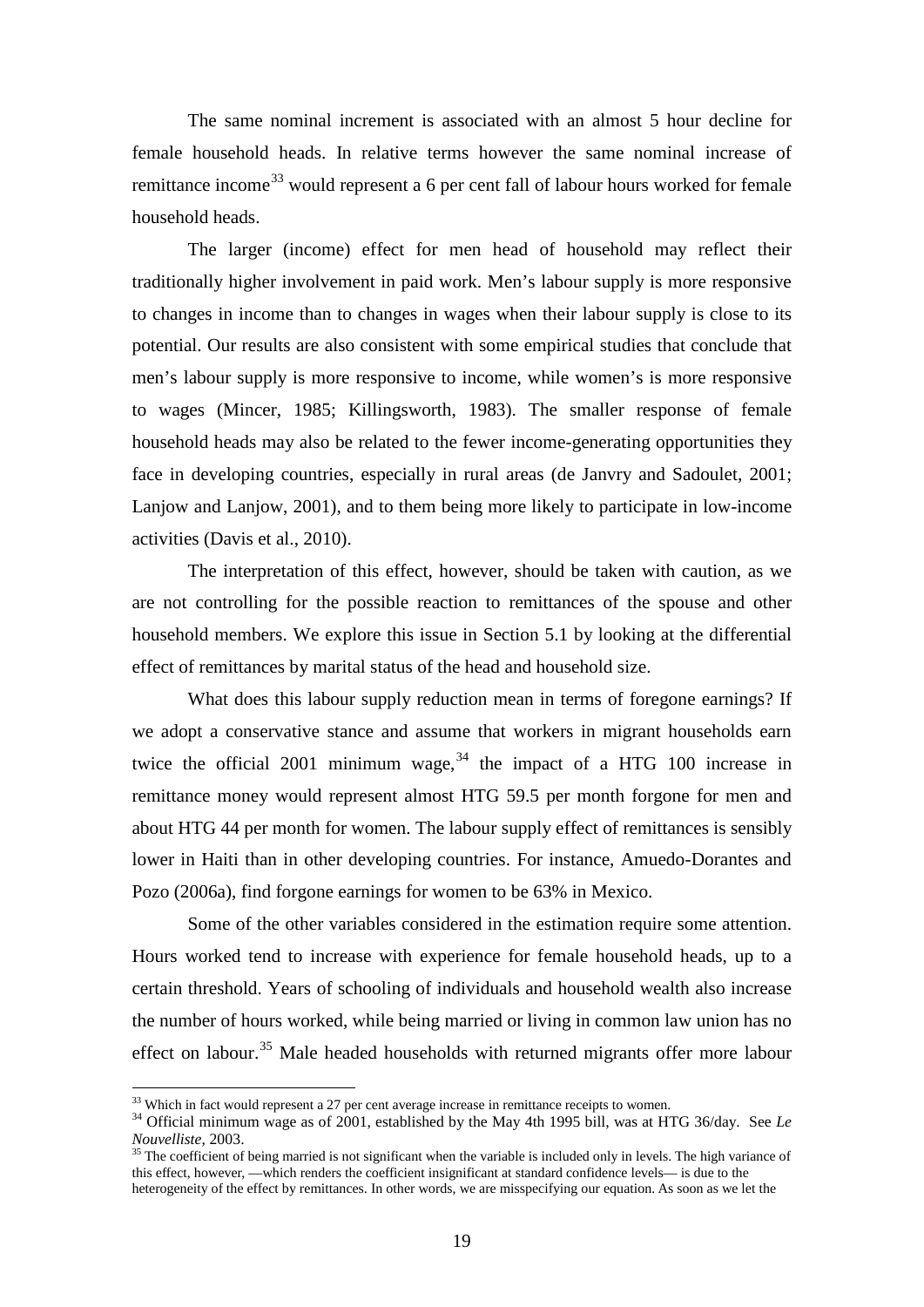hours. Since we do not have information to know what member of the household is the returnee and whether she works, it is difficult to provide a clear interpretation of this effect. We can however suggest reasonable scenarios that are consistent with this finding. A positive effect of returned migrants, for instance, would be consistent with retuned migrants being mostly the heads of the household, something that, as pointed out above, we cannot check. Such positive effect, however, could also be explained by returnees not being active in the labour market, as long as this could induce higher labour supply by the head of household to cover the costs of having one additional member in the household. As we do not have information on the labour market status of household members other than the head, we cannot know either whether this is the case. Notice also that having at least one male migrant is related to larger labour supply in households headed by men. This effect cannot be driven by the possible differential remitting behaviour of males and females, as this is already captured by the remittance variable. It may however be related to the increased participation rates of non-migrant men, relative to non-migrant women. That is, household heads may react to the possible decreased income due to the absence of male household members (i.e. the migrants) by increasing participation both at the intensive and extensive margins (see Table A6).

Both households whose property is owned *de jure*<sup>[36](#page-21-0)</sup> and the ones with greater size supply more work hours, but their effect is only significant for women. A variable (hardship) to control for the presence of households in regions under harsher conditions in Haiti is included, namely the regions with the highest vulnerability and poverty prevalence, highest unemployment rate, and highest inequality level. The two regions that meet the above conditions are *Département du Nord-Est* (Northeast) and *Département du Nord-Ouest* (Northwest). Total hours supplied by households in these two regions are inferior compared to households in other regions of the country.

Finally, the lack of statistical significance of the dummy variables that indicate the destination country of migration suggest that having migrants in different countries does not seem to have a differential effect on the labour supply in the source country, despite the idiosyncrasies related to the destination country of migration.

To check the robustness of the main findings from the instrumental variable Tobit estimation above, an instrumental variable probit model is estimated where the

effect of being married to vary by remittances (by means of and interaction term, see Section 5.1), the level effect of being married proofs to be significant for male household heads and to have a similar size as in Table 3.<br><sup>36</sup> The reference category includes households with no property or households with no legal property rights (i.e.

<span id="page-21-0"></span>squatters).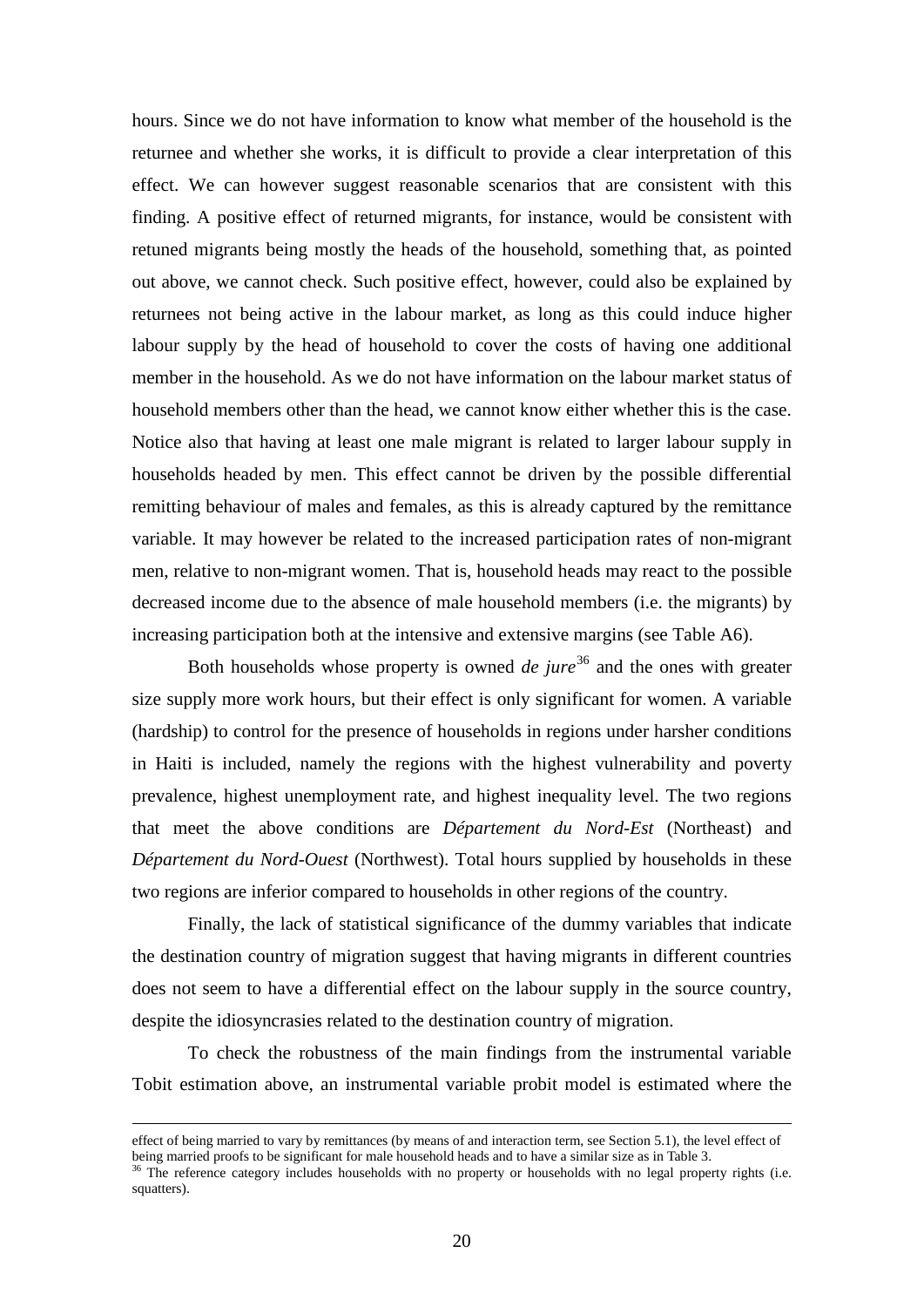dependent variable is 1 if the household is employed and 0 otherwise. The results are reported in Table A6 in the appendix. The same behavioural pattern is observed on account of remittance income, whereby this causes a decline in the probability of labour market participation for both men and women. The size of such effect is also quite small.

#### **5.1. Heterogeneous effects**

As pointed out above, the labour supply reaction of household heads to remittances may be influenced by the behaviour of the spouse and other household members. Because of the remittances spouses may change their labour supply decision and this may condition the labour supply response of the household head. We do not have information on the labour supply of household members other than the head, but we do know whether the household head has a spouse and how many members are there in the household. We thus examine such source of heterogeneity in the remittance effect by interacting our variable of interest (i.e. monthly equivalent remittances) with being married (or living in common-law union) and with household size —here we assume that the likelihood of having a household member other than the spouse working increases with the household size. Table 4 shows that the presence of a spouse mitigates the negative effect of remittances for male household heads, but not for female heads. The effect is sizeable, as it reduces the negative effect of remittances by 40%. This finding suggests that female spouses may be also reducing her participation in incomegenerating activities, as a reaction to remittances. The nil influence of male spouses on the labour reaction of female household heads may be explained by having spouses that have a marginal or nil participation in income generating-activities. This situation where male headed households usually have two income generating spouses while female headed households normally have a single income generating spouse is consistent with a story of assortative mating (Smits, 2003). Other members of the household appear not to have much effect on the labour response of the household head —we should, however, bear in mind that we can only approximate the influence of other household members in a rather coarse manner.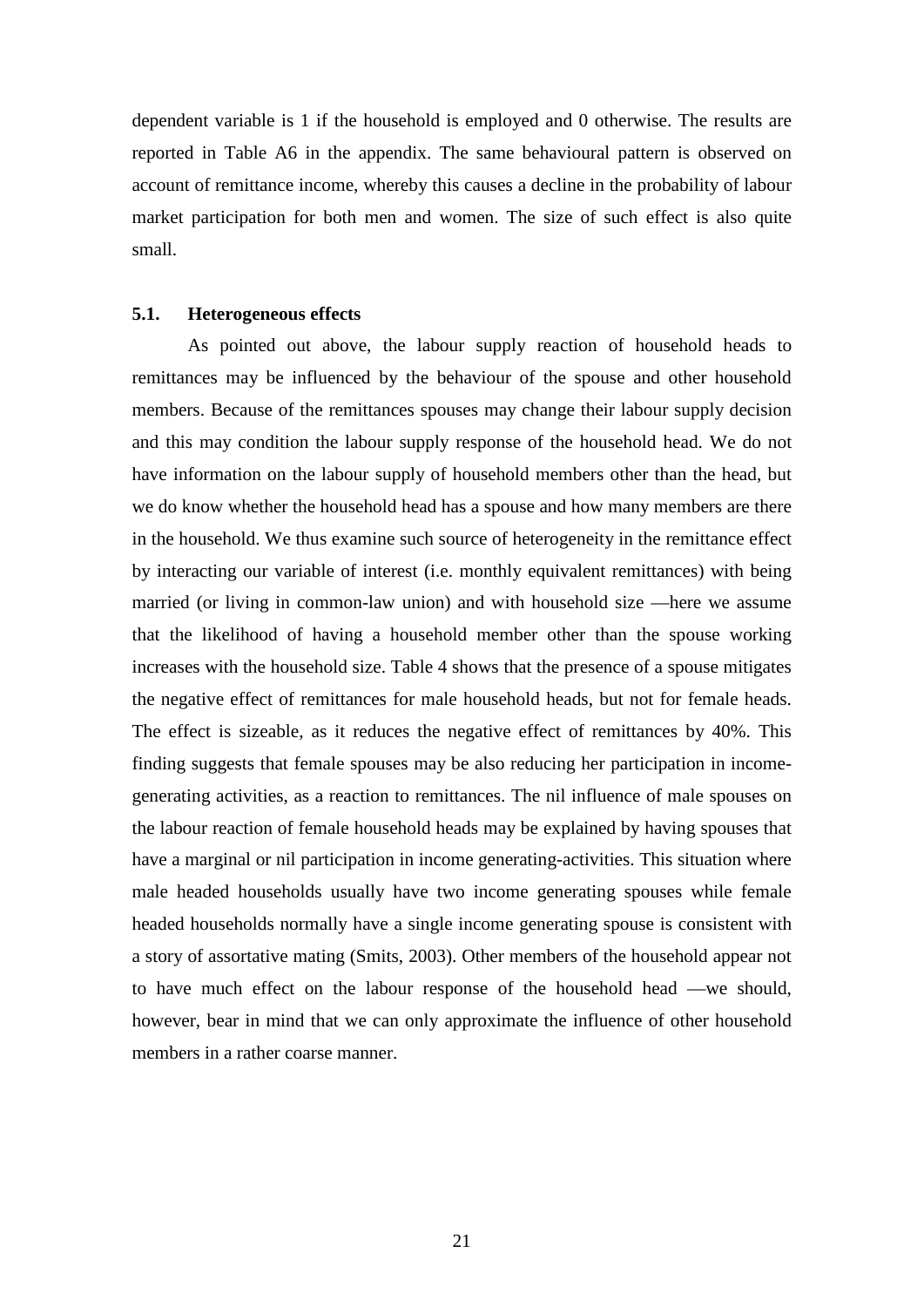|                                      | Men                     | z-Stat  | Women                   | z-Stat  |
|--------------------------------------|-------------------------|---------|-------------------------|---------|
|                                      | $\partial y/\partial x$ |         | $\partial y/\partial x$ |         |
| Monthly equivalent remittances (MER) | $-0.100***$             | $-4.78$ | $-0.061$ **             | $-2.27$ |
| MER*Married                          | $0.046***$              | 4.76    | 0.002                   | 0.27    |
| MER*Household size                   | $-0.000$                | $-0.18$ | $-0.001$                | $-0.82$ |
| MER*Semi-urban                       | $-0.020$                | $-1.63$ | 0.006                   | 0.48    |
| MER*Rural                            | $-0.021$ <sup>*</sup>   | $-1.92$ | $0.032***$              | 2.91    |
|                                      |                         |         |                         |         |
| Number of obs.                       | 3,256                   |         | 2.814                   |         |

**Table 4. Heterogenoeus Effects. IV-Tobit model of labour supply (hours worked) by headship (working age 15-64). Marginal effects**

\*, \*\*, \*\*\*, mean significance at 10%, 5%, and 1%, respectively. Only interaction effects are displayed. The complete set of estimates can be obtained from the authors, on request.

We have argued above that the smaller response of female household heads may be related to the fewer income-generating opportunities they face in developing countries. Such reduced opportunities are especially relevant in rural areas (de Janvry and Sadoulet, 2001; Lanjow and Lanjow, 2001). This would predict a smaller effect in rural areas than in urban or semi-urban areas for female household heads. We examine this by interacting remittances with the two regional dummies, and find results that support this prediction: the labour supply effect of female household heads falls to half for households in rural areas. Contrary to this, the effect is homogeneous across type of areas for male household heads.<sup>[37](#page-23-0)</sup>

#### **6. Concluding remarks**

Accounting for selectivity bias in household migration decision and endogeneity in the determination of remittances and labour supply, this paper provides new evidence on the effect of remittances on labour supply (both in the intensive and extensive margin) in the Republic of Haiti. Different econometric methods are used to model the migration probability, the decision to remit, and labour market participation of remittance recipient households. We use a count model using a zero-altered negative binomial with logit inflation to estimate migration probability, while a two-step estimation methodology is adopted for investigating the decision to remit and their effects on labour supply.

<span id="page-23-0"></span> $37$  If we want to trust the weakly significant (only at 10%) estimate of the interaction effect between remittances and rural, we should speak of a reinforcing effect for households headed by a men and located in a rural area. Notice that this finding is consistent with the female spouses of those male heads facing fewer income-generating opportunities in rural areas and thus having less room to react to receiving remittances.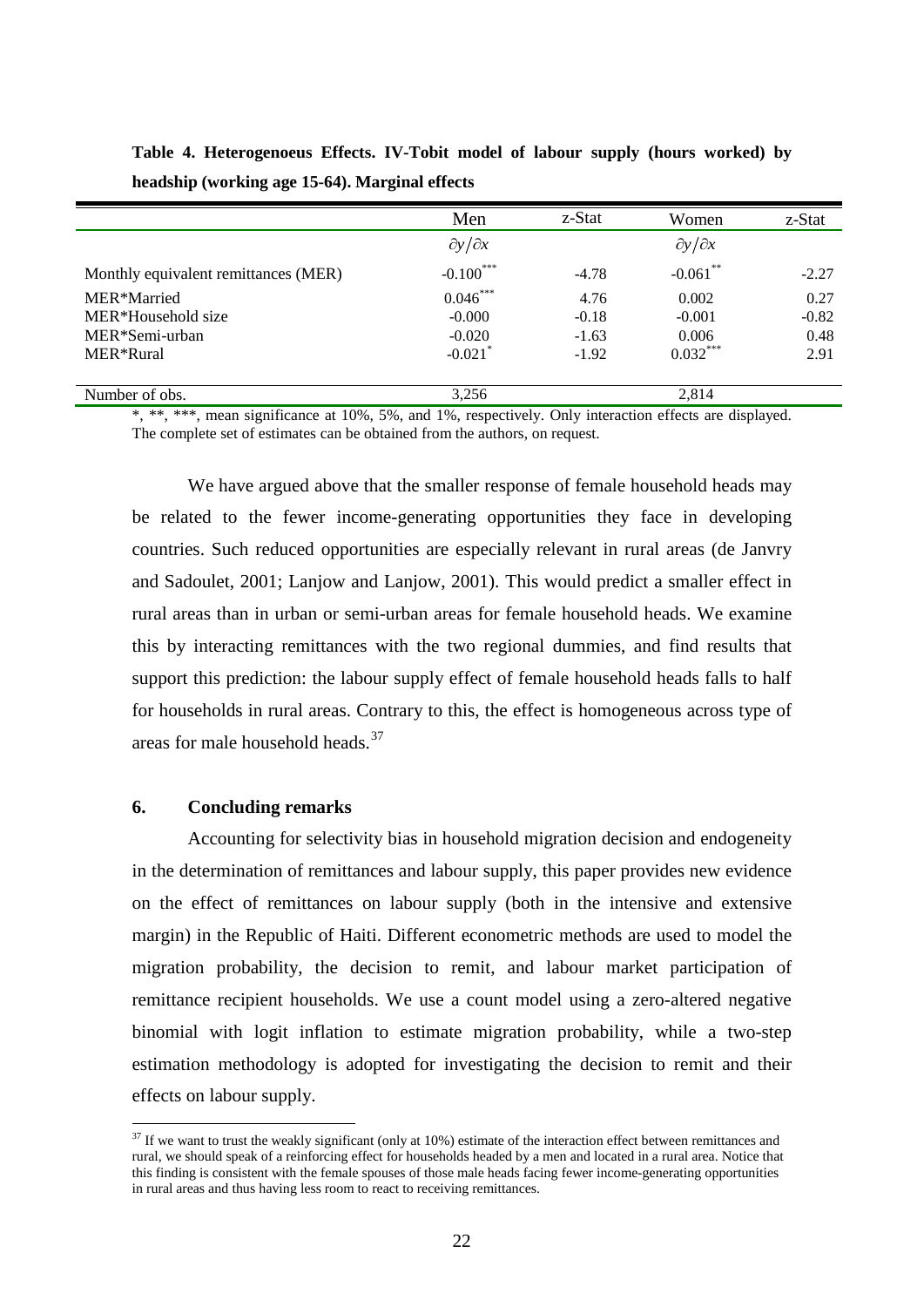In line with standard economic theory predictions and previous evidence, we find a negative effect of remittances on labour supply of recipients (both labour participation and hours worked). Contrary to previous evidence for developing countries, though, our findings suggest that the effect of remittances is larger for male household heads than for female heads. This finding may be related to the fewer income-generating opportunities women face in developing countries, especially in rural areas, and to them being more likely to participate in low-income activities.

Unlike previous studies, we examine the heterogeneity of the remittance effect. In particular, we first investigate whether the behaviour of other household members, and especially of the spouse, has an influence on the labour supply response to remittances of the head. Since our data set only does not contain information on the labour market status of household members other than the head, we investigate this by using information on the marital status of the head and of the household size. We find that in male headed households with a spouse, the labour supply response of the head is substantially lower than in male headed households without a spouse. Our conjecture is that this may be explained by female spouses also reacting to remittances.

Given the significant amount of literature showing that women face fewer and poorer income-generating opportunities in rural areas, we also investigate whether the remittance effect is lower in rural areas. Our findings suggest that the reduction in labour supply of female heads in rural areas brought about by remittances is half the size of the reduction in urban and semi-urban areas.

The data limitations mentioned above preclude an analysis of the effects of remittances on spouses and other household members. Finally, another limitation of the data set is that it does not contain the amount of hours devoted to different incomegenerating activities, and thus we cannot investigate the possible substitution of one activity for another that may result from receiving remittances.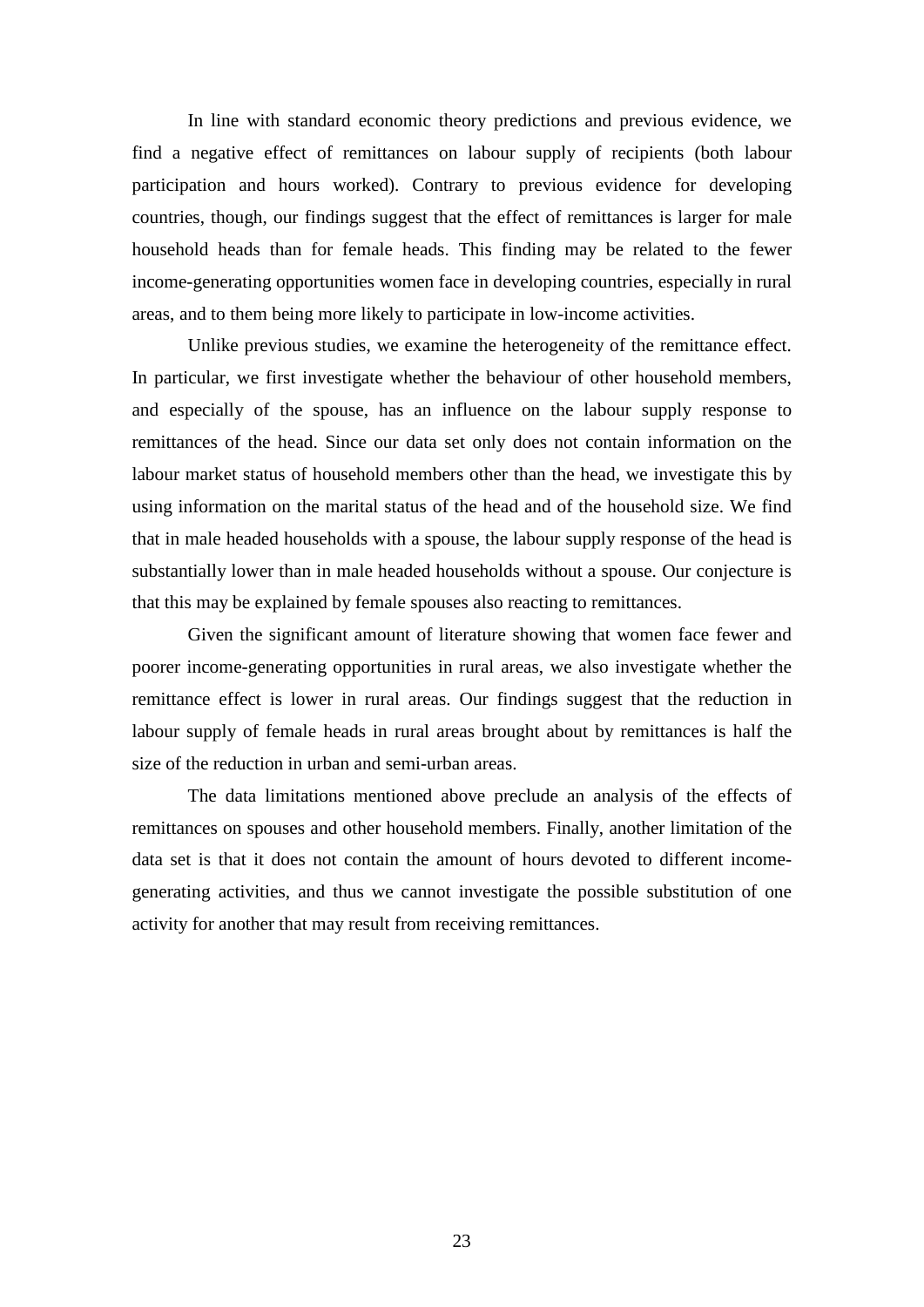#### **References**

- Acosta, P. (2011). "Labour Supply, School Attendance, and Remittances from International Migration: The Case of El Salvador". Journal of Development Studies, 47: 913-936.
- Amuedo-Dorantes, C., and Pozo, S. (2006a). "Migration, Remittances and Male and Female Employment Patterns" American Economic Review (Papers and Proceedings), 96(2): 222-226.
- Amuedo-Dorantes, C., and Pozo, S. (2006b). "Remittance Receipt and Business Ownership in the Dominican Republic". The World Economy, 29: 939-956.
- Angrist, J., and Pischke, J-S. (2009). Mostly Harmless Econometrics: An Empiricist Companion. Princeton University Press. Princeton and Oxford.
- Bound, J., Jaeger, D., and Baker, R. (1995). "Problems with Instrumental Variables Estimation when the Correlation between the Instruments and the Endogenous Explanatory Variables is Weak". Journal of the American Statistical Association ( Application and Case Studies), 90 (430): 443-450.
- Brown, R., and Leeves, G. (2007). "Impacts of International Migration and Remittances on Source Country Household Incomes in Small Island States: Fiji and Tonga". ESA Working Paper No. 07-13.
- Bussolo, M. and Medvedev, D. (2008). Do Remittances Have a Flip Side? A General Equilibrium Analysis of Remittances, Labour Supply Responses and Policy Options for Jamaica. Journal of Economic Integration 23: 734 - 764.
- Cameron, C., and Trivedi, K. (2005). Microeconometrics: Methods and Applications. Cambridge University Press. Cambridge.
- Cameron, C., and Trivedi, K. (1998). Regression Analysis for Count Data. Cambridge: Cambridge University Press. Cambridge.
- Castor, S. (1971). "La Ocupación Norteamericana de Haití y sus Consecuencias (1915- 1934)". Mexico City, Siglo Veintiuno Editors, S.A.
- [Davis,](http://www.sciencedirect.com/science/article/pii/S0305750X09000163) B., [Winters,](http://www.sciencedirect.com/science/article/pii/S0305750X09000163) P., [Carletto,](http://www.sciencedirect.com/science/article/pii/S0305750X09000163) G., [Covarrubias,](http://www.sciencedirect.com/science/article/pii/S0305750X09000163) K., [Quiñones,](http://www.sciencedirect.com/science/article/pii/S0305750X09000163) E.J., [Zezza,](http://www.sciencedirect.com/science/article/pii/S0305750X09000163) A., [Stamoulis,](http://www.sciencedirect.com/science/article/pii/S0305750X09000163) K., [Azzarri,](http://www.sciencedirect.com/science/article/pii/S0305750X09000163) C., [DiGiuseppe,](http://www.sciencedirect.com/science/article/pii/S0305750X09000163) S. (2010). "A Cross-Country Comparison of Rural Income Generating Activities". World Development, 38(1): 48-63.
- de Janvry, A. and Sadoulet, E. (2001). "Income Strategies among Rural Households in Mexico: The Role of Off-farm Activities" World Development, 29(3): 467-480.
- Docquier, F. and Marfouk, A. (2006). "International Migration by Education Attainment, 1990-2000." In International Migration, Remittances and the Brain Drain. Ç. Özden and M. Schiff (eds.). The World Bank and Palgrave Mcmillan. Washington D.C.
- Filmer, D., and Pritchett L. (2001). "Estimating Wealth Effects without Expenditure Data or Tears: An Application to Educational Enrollments in States of India". Demography, 38:115-132.
- Funkhouser, E. (1992). "Migration from Nicaragua: Some Recent Evidence". World Development, 20:1209-1218.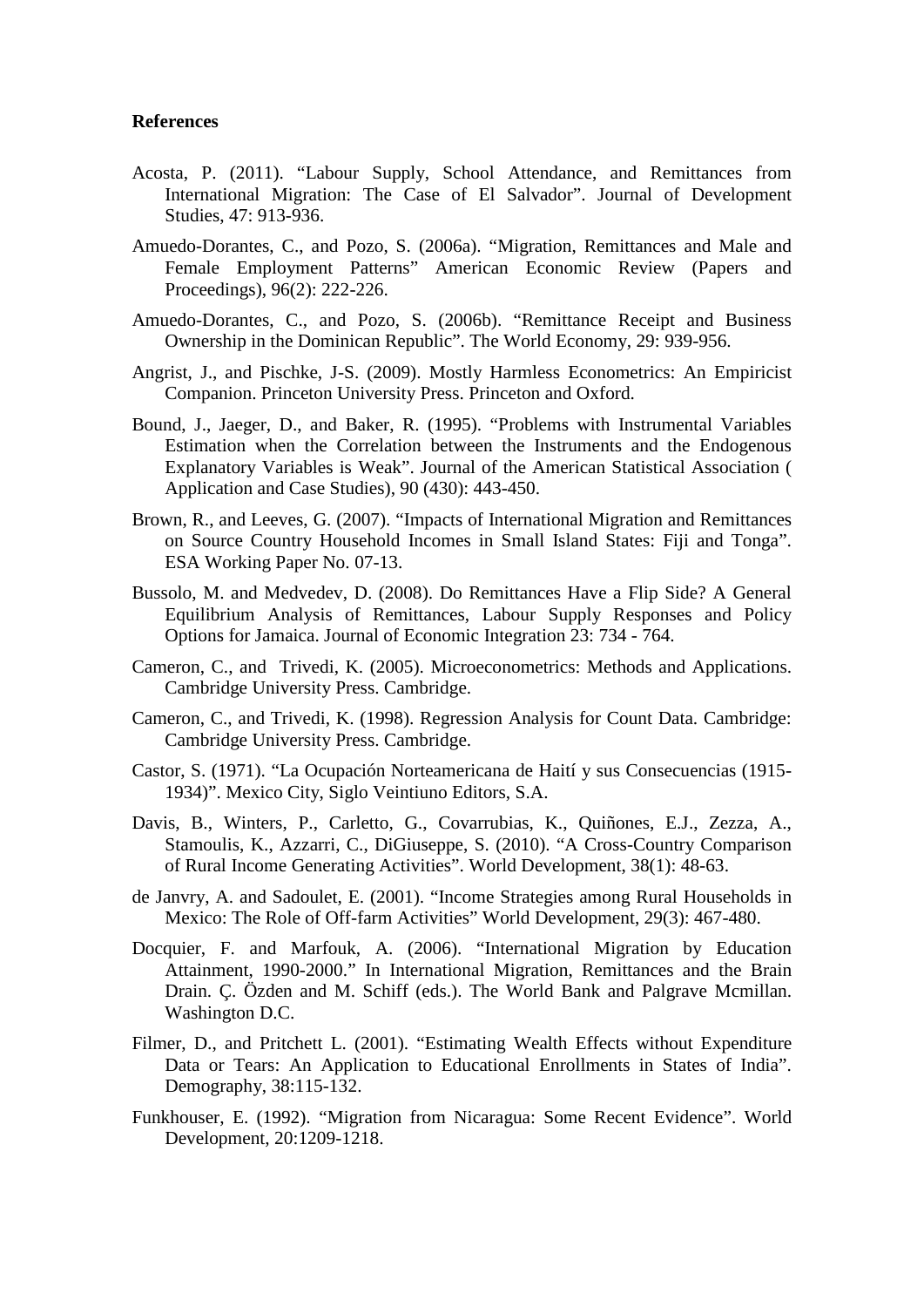- Greene, W. (1994). "Accounting for Excess Zeros and Sample Selection in Poisson and Negative Binomial Regression Models". Working paper, Stern School of Business, NYU EC-94-10.
- Hanson, G., and Woodruff, C. (2003). "Education and educational Attainment in Mexico". Mimeo. San Diego, University of California.
- Hanson, G. (2007). "Emigration, Remittances and Labour Force Participation in Mexico". IADB Working Paper 28.
- Jadotte, H. (1977). "Haitian Immigration to Quebec". Journal of Black Studies, 7: 485- 500.
- Jadotte, E. (2006). "Income Distribution and Poverty in the Republic of Haiti". PMMA 2006-13, PEP WP, Université de Laval, Québec, Canada.
- Killingworth, M. (1983). Labour Supply. Cambridge University Press. Cambridge.
- Kim, N. (2007). "Impact of Remittances on Labour Supply: The Case of Jamaica". World Bank Policy Research Working Paper 4120.
- Lanjouw, J. and Lanjouw, P. (2001), "The rural nonfarm sector: Issues and evidence from developing countries". Agricultural Economics, 26(1): 1–23.
- Lamaute-Brisson N., (2003). "Economie des Transferts Privés en Haïti : De la Sphère Domestique à la Macro-économie". In PNUD, La Situation Économique et Sociale d'Haïti en 2002. Port-au-Prince, pp. 95-112.
- Lubotsky, D. and Wittenberg, M. (2006). "Interpretation of Regressions with Multiple Proxies". Review of Economic and Statistics, 88: 549-562.
- Massey, D., and Lindstrom, D. (1994). "Selective Emigration, Cohort Quality, and Models of Immigrant Assimilation". Social Science Research, 23:315–49.
- Mincer, J. (1985). "Intercountry Comparisons of Labour Force Trends and Related Developments: An Overview". Journal of Labour Economics, 3(1): S1-S32.
- Orozco, M. (2006). Understanding the Remittances Economy in Haiti. An Inter-American Dialogue Report.
- Perdersen, P., Pytlikova, M., and Smith, N. (2004) "Selection or Network Effects? Migration Flows into 27 OECD Countries, 1990-2000". IZA DP No. 1104.
- Pregibon, D. (1980). "Goodness of Link Tests for Generalized Linear Models". Applied Statistics, 29(1): 15-14.
- Ratha, D., and Shaw, W. (2007). "South-South Migration and Remittances". World Bank Working Paper No. 102.
- Rodriguez, E., and Tiongson, E. (2001). "Temporary Migration Overseas and Household Labour Supply: Evidence from Urban Philippines". International Migration Review, 35: 709-725.
- Smits, J. (2003). "Social Closure among the Higher Educated: Trends in Educational Homogamy in 55 Countries". Social Science Research, 32: 251-277.
- Staiger, D. and Stock, J.H. (1997). "Instrumental Variables Regression with Weak Instruments". Econometrica, 65: 557-86.
- Stark, O. and D. Levhari (1982) "On Migration and Risk in LDC's". Economic Development and Cultural Change, 31(1): 191-6.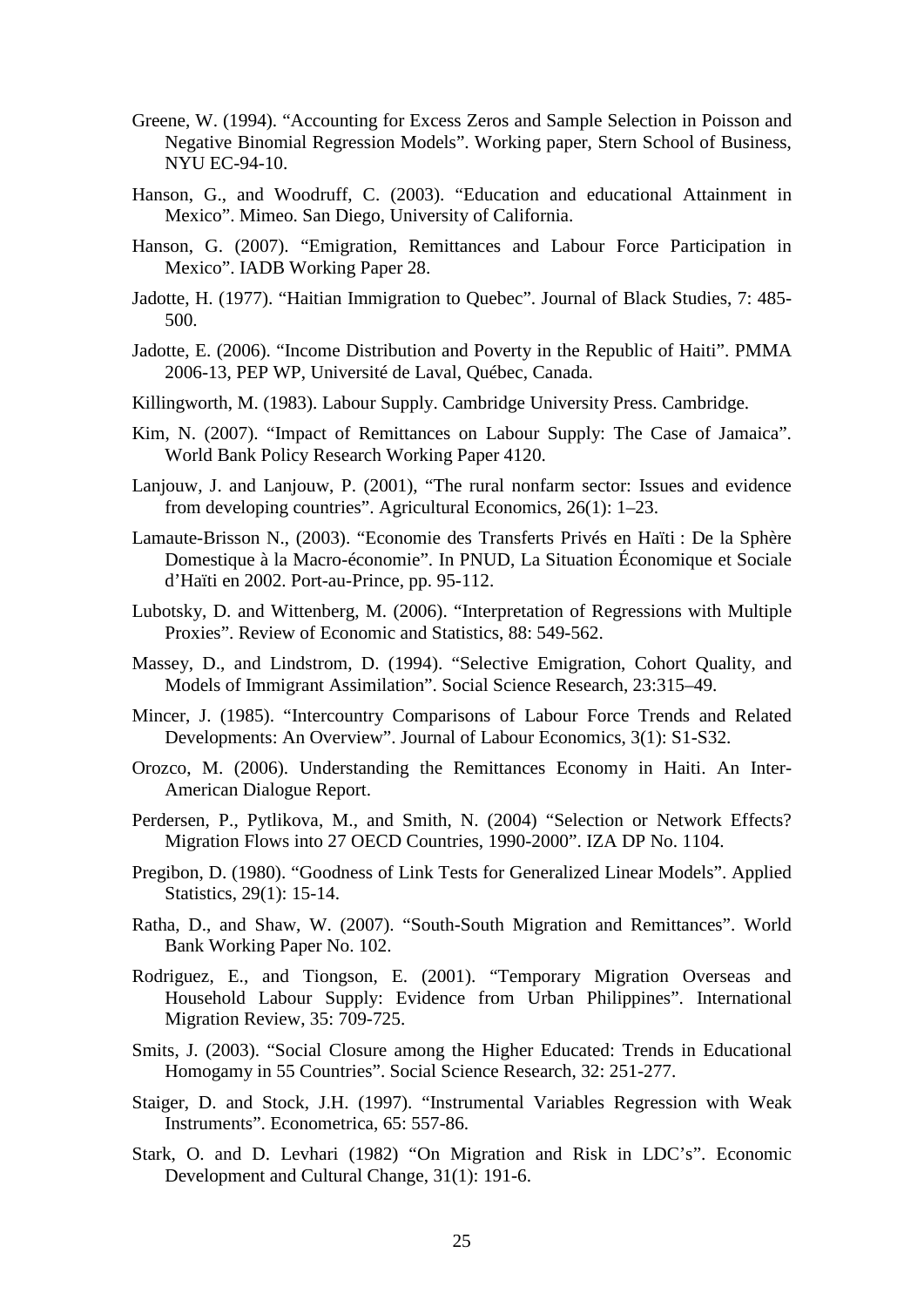- Stark, O and D. Bloom (1985) "The New Economics of Labour Migration". American Economic Review, 75: 173-78.
- Stock, H., and Yogo, M. (2005). "Testing for Weak Intruments in Linear IV Regression." in, *Identification and Inference for Econometric Models: Essays in Honor of Thomas Rothenberg*. Eds. Andrews and Stock. Cambridge University Press.
- Taylor, E. Rozelle, S., and de Brauw , A. (2003). "Migration and Incomes in Source Communities: A New Economics of Migration Perspective from China". Economic Development and Cultural Change, 52(1): 75-101.
- Vuong, Q. H., (1989). "Likelihood Ratio Tests for Model Selection and Non-Nested Hypotheses". Econometrica, 57: 307–333.
- Woodruff, C., and Zenteno R., 2004. Remittances and Microenterprises in Mexico. Mimeo, University of California at San Diego.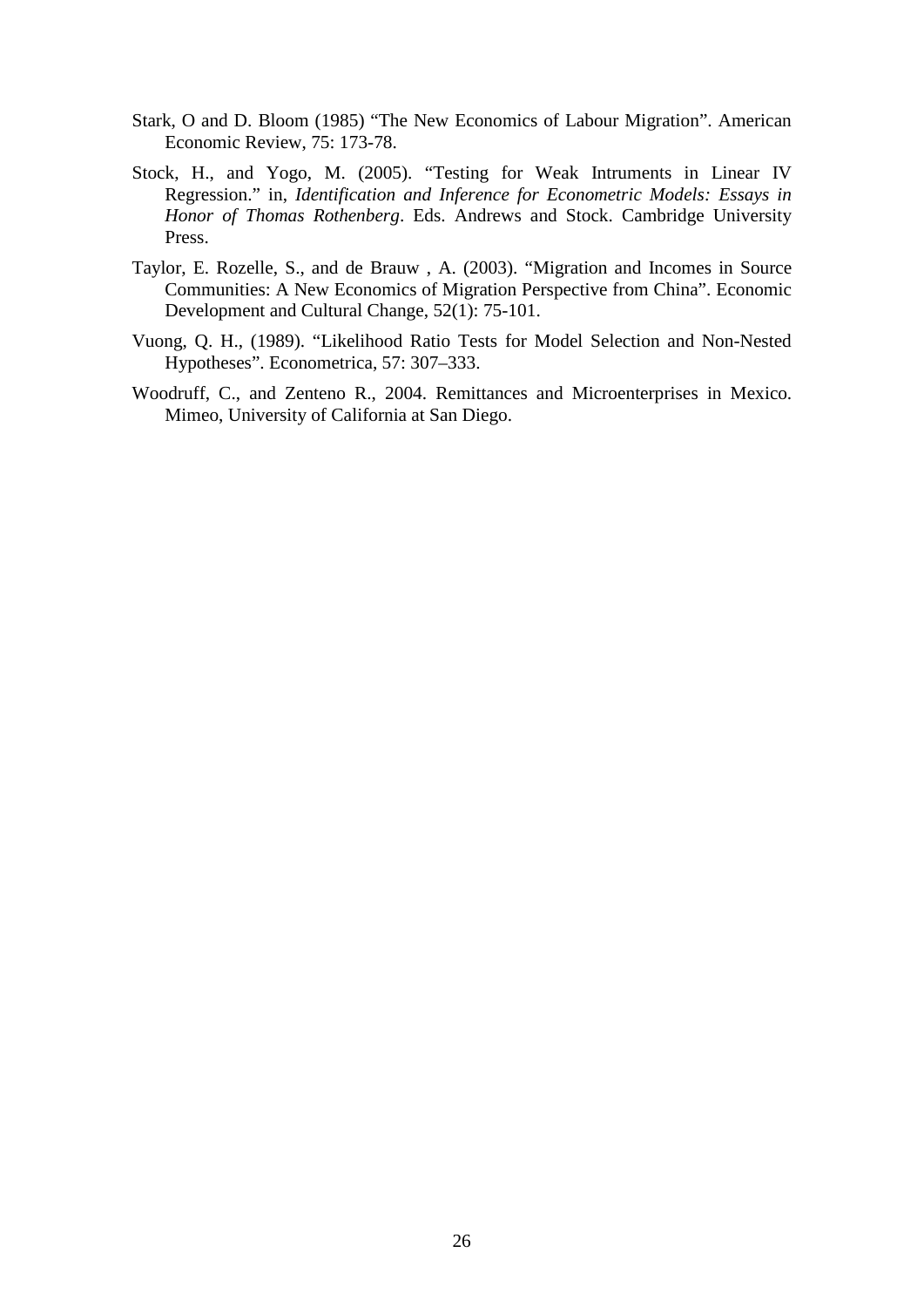## **Appendix**

| <b>Household</b><br><b>Status</b> | %Household<br>members with<br>secondary<br>education | %Household<br>members with<br>superior<br>education | Wealth<br>index | <b>Percentage of</b><br>recipients | <b>Ratio</b><br>remittance/<br>income |
|-----------------------------------|------------------------------------------------------|-----------------------------------------------------|-----------------|------------------------------------|---------------------------------------|
| <b>Migrant</b>                    | 22                                                   | 1.9                                                 | 1.3             | 66                                 | 28                                    |
| Non-migrant                       | 11                                                   | 0.3                                                 | $-0.55$         | 8                                  | $\mathbf{R}$                          |
| Recipient                         | 25                                                   | 1.7                                                 | 1.56            | 100                                | 41                                    |
| Non-recipient                     | -1                                                   | 0.4                                                 | $-0.53$         | <b>NA</b>                          | <b>NA</b>                             |

**Table A1. Migration and remittance recipient status, education, wealth, and income** 

*Source:* Author's own calculations based on the ECVH-2001(note: unweighted)

| $#$ migrants | % households           | <b>Cumulative</b>   |
|--------------|------------------------|---------------------|
|              | with <i>n</i> migrants | percentage<br>82.54 |
| None         | 82.54                  |                     |
| Some         | 17.46                  | 100.00              |
| 1            | 56.70                  | 56.70               |
| 2            | 22.45                  | 79.15               |
| 3            | 11.60                  | 90.75               |
| 4            | 5.28                   | 96.04               |
| 5            | 2.45                   | 98.94               |
| 6            | 0.94                   | 99.43               |
| 7            | 0.28                   | 99.72               |
| 8            | 0.09                   | 99.81               |
| 10           | 0.09                   | 99.91               |
| 12           | 0.09                   | 100.00              |

#### **Table A2. Distribution of number of migrants**

*Source:* Author's own calculations based on the ECVH-2001 (note: unweighted)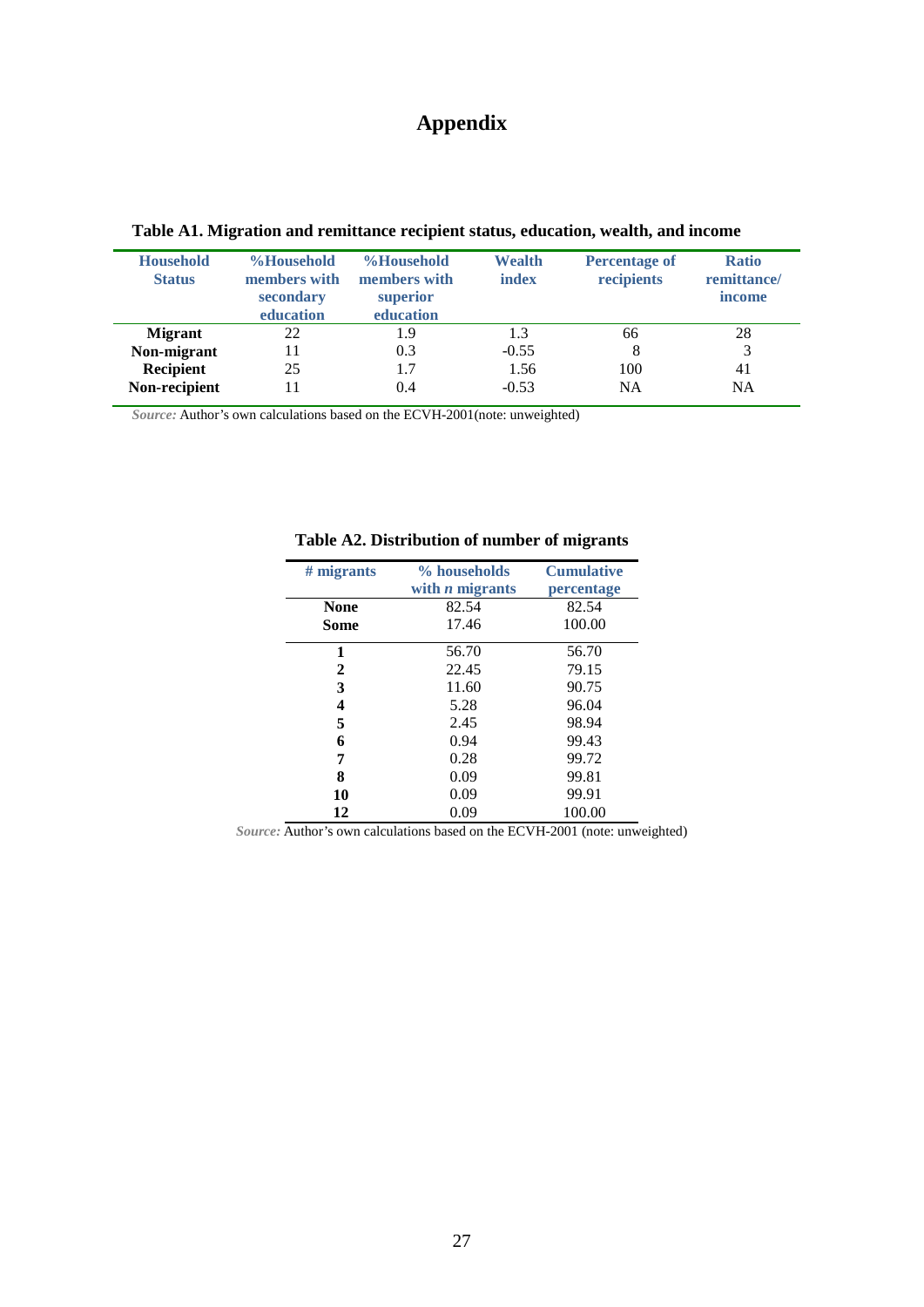|                                                                                                                 |                |                                  |         |         |                                                     |                | $\partial P(y>0)/\partial x$     | z-Stat               |
|-----------------------------------------------------------------------------------------------------------------|----------------|----------------------------------|---------|---------|-----------------------------------------------------|----------------|----------------------------------|----------------------|
|                                                                                                                 |                |                                  |         |         | Coef                                                | z-Stat         |                                  |                      |
| Years of schooling                                                                                              |                |                                  |         |         | 0.025                                               | 4.60           | 0.012                            | 4.60                 |
| Wealth index                                                                                                    |                |                                  |         |         | $0.222\sp{*}{^\ast\sp{*}}}$                         | 12.32          | $0.109^{***}$                    | 12.29                |
| Wealth index squared                                                                                            |                |                                  |         |         | $\textbf{-0.008}^{\ast\ast\ast}$                    | $-6.73$        | $\textbf{-0.004}^{\ast\ast\ast}$ | $-6.77$              |
| Age                                                                                                             |                |                                  |         |         | $-0.035***$                                         | $-2.40$        | $-0.017**$                       | $-2.41$              |
| Age squared                                                                                                     |                |                                  |         |         | $0.001^{\ast\ast\ast}$                              | 3.14           | $2.7E-04***$                     | 3.14                 |
| Married (1 if married, or lives in common-law union $=$ <i>Plase</i>                                            |                |                                  |         |         |                                                     |                |                                  |                      |
| in Haitian Creole)                                                                                              |                |                                  |         |         | $0.235^\ast{}^{\ast}{}^{\ast}$                      | 4.17           | $0.122\sp{*}{^\ast\sp{*}}$       | 3.96                 |
| Presence of returned migrant                                                                                    |                |                                  |         |         | $0.897^{\ast\ast\ast}$                              | 9.90           | $0.684^{\ast\ast\ast}$           | 6.73                 |
| Interaction Migration rate and Household size                                                                   |                |                                  |         |         | $0.175^{\ast\ast\ast}$                              | 5.80           | $0.086^{\ast\ast\ast}$           | 5.79                 |
| Livestock (number of large animals)                                                                             |                |                                  |         |         | $0.191^{\ast\ast}$                                  | 2.76           | $0.094^{\ast\ast}$               | 2.77                 |
| Hectare (land holding in hectares)                                                                              |                |                                  |         |         | $0.028***$                                          | 2.29           | $0.014***$                       | 2.28                 |
| Semi-urban                                                                                                      |                |                                  |         |         | $0.361***$                                          | 4.03           | $0.199***$                       | 3.60                 |
| Rural                                                                                                           |                |                                  |         |         | $0.382^{\ast\ast\ast}$                              | 4.38           | $0.180^{\ast\ast\ast}$           | 4.54                 |
| Intercept                                                                                                       |                |                                  |         |         | $-0.931***$                                         | $-3.17$        |                                  |                      |
| Logit inflation model                                                                                           |                |                                  |         |         |                                                     |                |                                  |                      |
| Log likelihood: -5742.47                                                                                        |                |                                  |         |         |                                                     |                |                                  |                      |
|                                                                                                                 |                |                                  |         |         |                                                     |                | $-0.102$ <sup>*</sup>            |                      |
| Farming and fisheries                                                                                           |                |                                  |         |         | $1.600^{\degree}$<br>$1.470^\ast{}^{\ast}{}^{\ast}$ | 4.430<br>4.190 | $-0.094***$                      | $-3.700$<br>$-3.590$ |
| Nuclear family                                                                                                  |                |                                  |         |         | $-3.156$ ***                                        | $-6.480$       |                                  |                      |
| Intercept                                                                                                       |                |                                  |         |         |                                                     |                |                                  |                      |
| Number of obs:                                                                                                  | 6,070          |                                  |         |         |                                                     |                |                                  |                      |
| Nonzero obs:                                                                                                    | 1,790          |                                  |         |         |                                                     |                |                                  |                      |
| Zero obs:                                                                                                       | 4,280          |                                  |         |         |                                                     |                |                                  |                      |
| Wald $\chi^2(12)$ :                                                                                             |                | 665, (Pr > $\chi^2$ = 0.000)     |         |         |                                                     |                |                                  |                      |
| LR test, Ho: $\ln \alpha = -\infty$ : $\overline{\chi}^2(01) = 438$ , $(\text{Pr} > \overline{\chi}^2 = 0.000)$ |                |                                  |         |         |                                                     |                |                                  |                      |
| Vuong test:                                                                                                     |                | $z = 3.82$ , (Pr > $z = 0.000$ ) |         |         |                                                     |                |                                  |                      |
| <b>NBRM</b>                                                                                                     | BIC=-41208.685 |                                  | $AIC =$ | 1.907   | Prefer                                              | Over           | Evidence                         |                      |
| vs ZINB                                                                                                         | BIC=-41340.255 |                                  | $dir =$ | 131.569 | ZINB                                                | NBRM           | Very strong                      |                      |
|                                                                                                                 | $AIC =$        | 1.871                            | $dir =$ | 0.036   | ZINB                                                | NBRM           |                                  |                      |
|                                                                                                                 | Vuong=         | 8.169                            | prob=   | 0.000   | ZINB                                                | <b>NBRM</b>    | $p = 0.000$                      |                      |
|                                                                                                                 |                |                                  |         |         |                                                     |                |                                  |                      |

**Table A3. Zero-altered negative binomial-Logit inflation model of migration (working age 15-64)**

\*, \*\*, \*\*\*, mean significance at 10%, 5%, and 1%, respectively.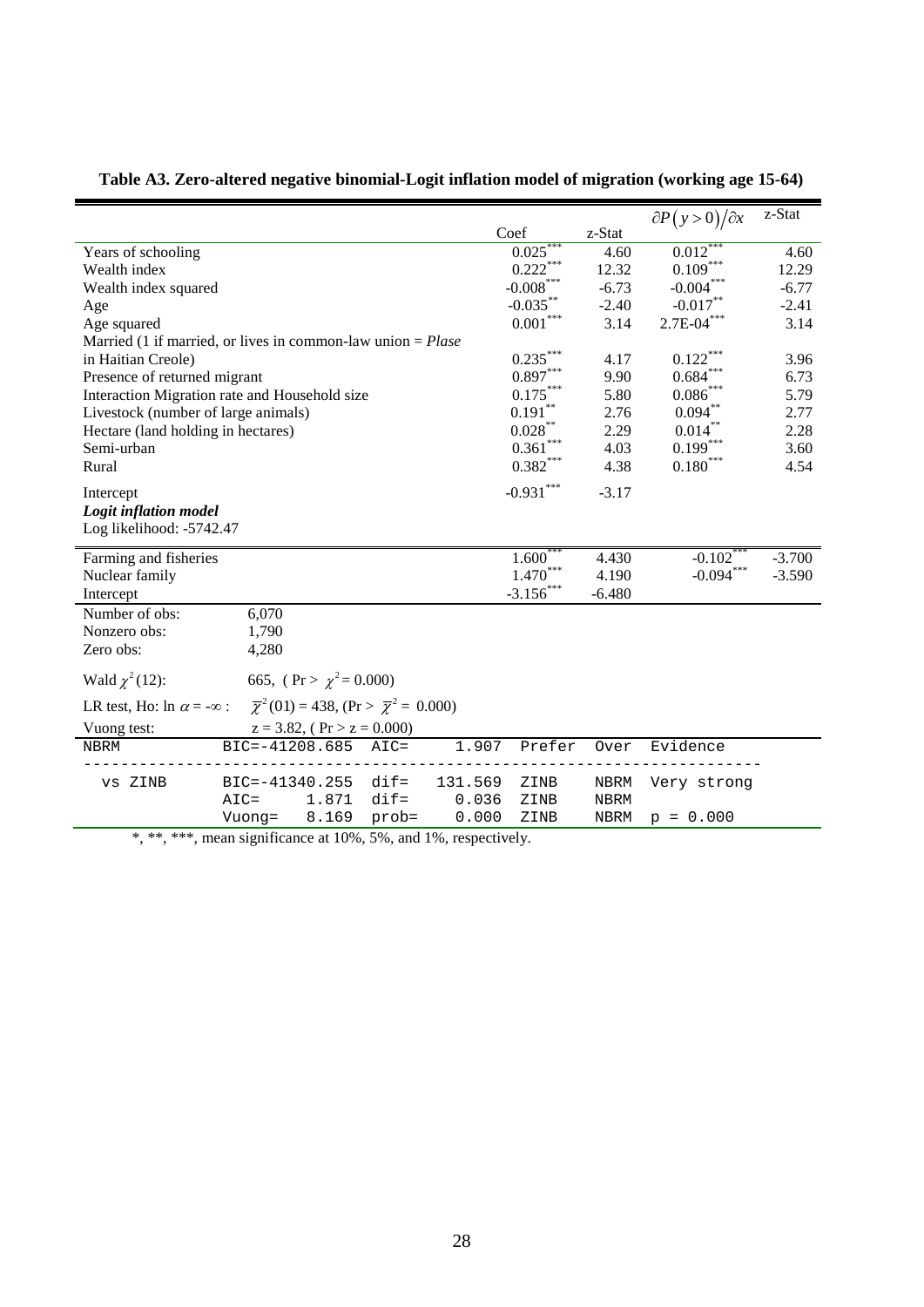| Depvar.: Hours worked                    |                             | Women    |                         |          |
|------------------------------------------|-----------------------------|----------|-------------------------|----------|
|                                          | Men                         |          |                         |          |
| Migrant_hat                              | 6.284                       | 1.920    | $-1.173$                | $-0.250$ |
| Neteduc sec                              | $-47.727$ <sup>*</sup>      | $-1.710$ | $-54.267$               | $-1.430$ |
| Neteduc_sup                              | 134.187                     | 1.530    | 214.206                 | 1.220    |
| Intercept                                | 82.081***                   | 27.970   | $57.571***$             | 13.880   |
|                                          | 116.849                     |          | 137.293                 |          |
| $\sigma$ (standard error in parentheses) | (2.123)                     |          | (2.994)                 |          |
|                                          | $F(3,3253) = 3.43$          |          | $F(3,2811)=1.25$        |          |
|                                          | $Prob > F = 0.0164$         |          | $Prob > F = 0.2910$     |          |
| Depvar.: Remittances                     |                             |          |                         |          |
| Migrant_hat                              | $1,020.968$ <sup>****</sup> | 8.280    | $2,039.270***$          | 11.020   |
| Neteduc sec                              | 9,646.828***                | 9.310    | 8,305.704***            | 5.500    |
| Neteduc_sup                              | 18,100.670***               | 5.430    | 12,608.010              | 1.740    |
| Intercept                                | $-250.478$ **               | $-2.310$ | $-297.381$ <sup>*</sup> | $-1.850$ |
| Number of observations                   | 3,256                       |          | 2,814                   |          |
|                                          | $F(3, 3252) = 104.72$       |          | $F(3, 2810) = 84.35$    |          |
|                                          | $Prob > F =$<br>0.0000      |          | $Prob > F =$<br>0.0000  |          |

**Table A4. Exogeneity of the instruments and their correlation with the endogenous regressor**

\*, \*\*, \*\*\*, mean significance at 10%, 5%, and 1%, respectively.

| <b>Quintile</b><br>(from<br>poorest<br>to richest) | %Household<br>members with<br>secondary<br>education | %Household<br>members<br>with superior<br>education | Wealth<br>index | <b>Migration</b><br>participation | <b>Percentage</b><br>of<br>recipients | <b>Ratio</b><br>remittance/<br>income |
|----------------------------------------------------|------------------------------------------------------|-----------------------------------------------------|-----------------|-----------------------------------|---------------------------------------|---------------------------------------|
|                                                    |                                                      | 0.07                                                | $-1.2$          | 0.16                              | 11                                    | 0.53                                  |
| $\mathbf{2}$                                       | 9                                                    | 0.2                                                 | $-0.79$         | 0.25                              | 20                                    | 0.44                                  |
| 3                                                  | 12                                                   | 0.3                                                 | $-0.59$         | 0.27                              | 24                                    | 0.38                                  |
| $\boldsymbol{4}$                                   | 17                                                   | 0.4                                                 | 0.10            | 0.34                              | 31                                    | 0.37                                  |
|                                                    | 32                                                   | 0.4                                                 | 3.04            | 0.52                              | 48                                    | 0.39                                  |

**Table A5. Income quintiles, education, migration, and international remittances** 

*Source:* Author's own calculations based on the ECVH-2001 (note: unweighted)